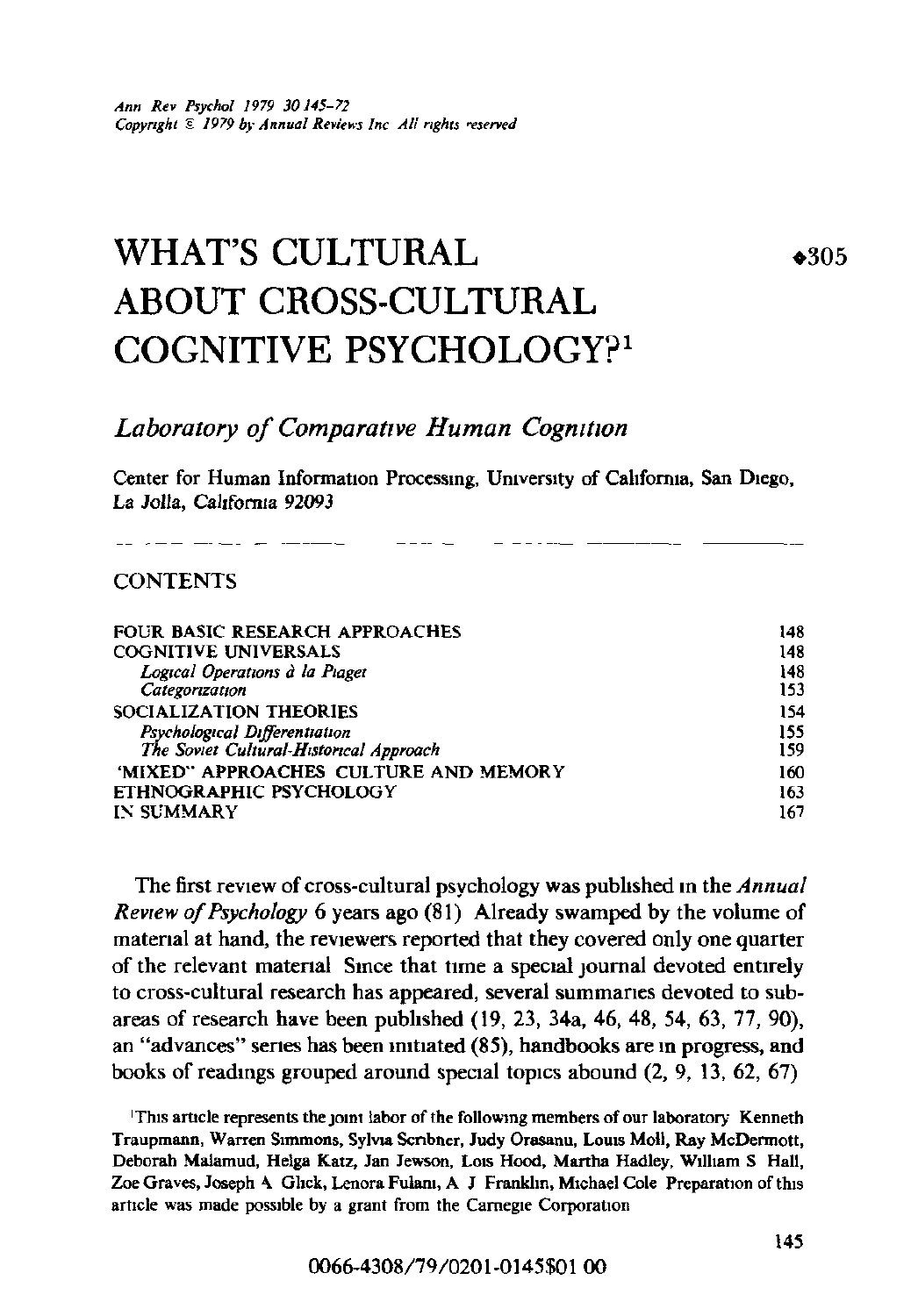In mid-1978 it would be impossible to list all of the relevant articles concemmg "psychology and culture" m the space allotted, let alone review them

This flood of fact and opinion has faced us with a difficult problem of selection which we have decided to handle in the following fashion First, we will concentrate our review m that subarea of cross-cultural research which deals with the relation between culture and mtellectual processes for the combined reasons that it has received increasing attention as the decade of the 1970s has proceeded and because our firsthand knowledge of this area of research 1s greatest Second, we will concentrate on research problems which have received sustained attention from more than a single researcher Among the rare consensuses to emerge from a field where disputation and diversity abound 1s the idea that firm evidence m support of hypotheses requires sustained research in carefully chosen locations using series of studies that build in a logical fashion Despite this consensus by commentators in the field, the number of research programs which fit this specification 1s exceedmgly small [Sechrest (76), for example, noted that of 239 authors contnbutmg to the *Journal of Cross-Cultural Psychology* ma sample of four volumes, 209 contnbuted only a smgle study)

Within this more restricted domain we would like to examine seriously the topic suggested by the title of our article *in what sense(s) does culture* enter into the formulation of problems, the identification of independent variables, the observational techniques and, hence, the dependent variables *of cross-cultural, cognltlve research?* 

This might be considered a frivolous choice of foci After all, it seems difficult to find fault with Brislin, Lonner & Thorndike's definition of the field "Cross cultural psychology is the empirical study of members of various cultural groups who have had different experiences that lead to predictable and significant differences in behavior" (13, p 5)

Any feelings of acceptance that this definition may arouse have to be tempered by two grave and generally unresolved difficulties First, there is no agreed-upon definition of culture in *any* academic discipline that psychologists can draw on as a means of specifying what it is they mean when they speak of culture as an independent variable that can lead to predicuons Insofar as there 1s agreement (for example, among anthropologists to whom the psychologist typically turns as the source for a definitional warrant) those who are concerned with the study of culture emphasize the *patterning* of ideas, institutions, and artifacts produced by the group in **question** 

Recognition of the difficulty that such patterning poses for the psychologist is widespread in principle, but very difficult to apply in particular circumstances We take it as symptomatic of the difficulties which this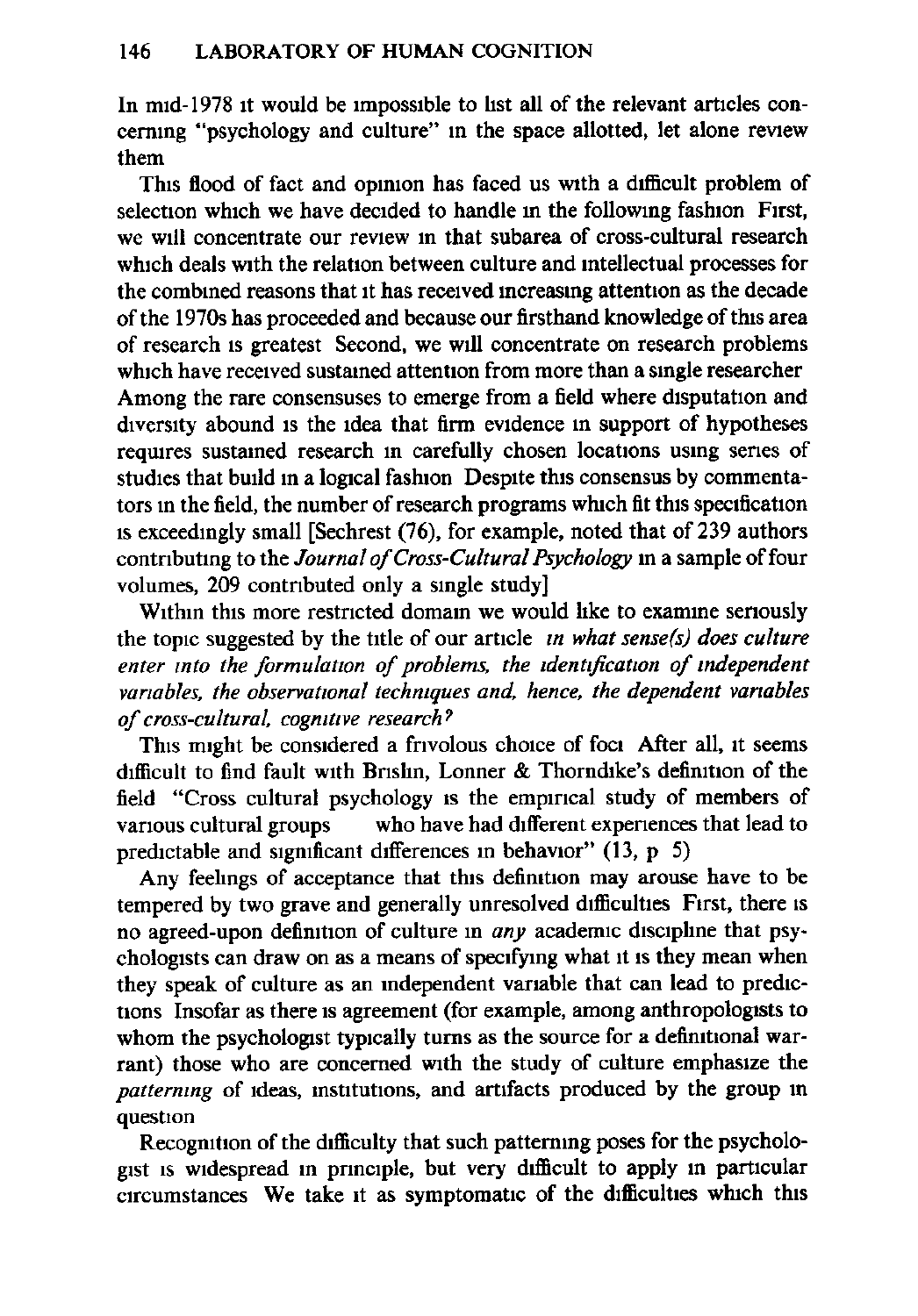situation presents that the previous *Annual Review* chapter on Culture and Psychology pointed to lack of progress in description of our independent variables as a major gap in research activities up to that time B Whiting's (88) discussion of the need to "unpackage" culture as an independent variable several years later indicates clearly that the problem did not quietly disappear because 1t was recogmzed But we must proceed carefully One of the quandanes that mechamcal unpackagmg presents us with (1f culture 1s, as anthropologists tell us, a human-produced, *patterned* set of experiences) is that we may, by unpackaging, destroy the network of relations which gave the variable its (packaged) meaning in the first place

In our view, matters are in no better shape concerning the status of our dependent variables, the "predictable and significant differences in behav-10r" to which Brislin et al (13) refer

It is our impression that cross-cultural psychologists have (implicitly at least) agreed with B Whiting's assertion that sufficient progress has been made on the problem of identifying and measuring dependent variables to permit greater concentration on disentangling the sociocultural and biological precursors of these measures of behavioral processes This appears to be the assumption underlying the recent work of Berry  $(8)$ , Kagan and his associates (40), and many others Here we will demur, while we strongly agree on the need for the serious study of culture as an independent variable, we will attempt to show that important ambiguities in current cross-cultural cognitive research anse precisely out of an insufficient knowledge of the behavior(s) that constitute the substance of the dependent variable Moreover, we will want to examine for dependent variables-as we will for independent variables--- the sense(s) in which the concept of culture enters mto the process of identification and measurement This is a major point of disagreement among psychologists and between psychologists and anthropologists It anses because in order to specify cognitive *process* the psychologist must rely upon experimental manipulations (or, far more weakly, on tests and mtertest correlations) But our ignorance of the multiple. systematic behaviors that give rise to the criterion behavior too often leaves us mute regarding an unambiguous interpretation of the outcome The point is a very old one that is not restricted to cross-cultural cognitive research, but is just more acute there

**Group tests reveal the** *product* **of thmkmg, not the** *processes* **responsible for the product**  Any notion of development expressed merely in terms of accuracy or speed in achieve**ment seems inadequate fhe true measure of development 1s not the degree of accuracy, bur the manner m which the pupil thmks. (86. p 366)** 

For the anthropologist these ambiguities give rise to judgments like the followmg from the 1977 *Annual Review of Anthropology*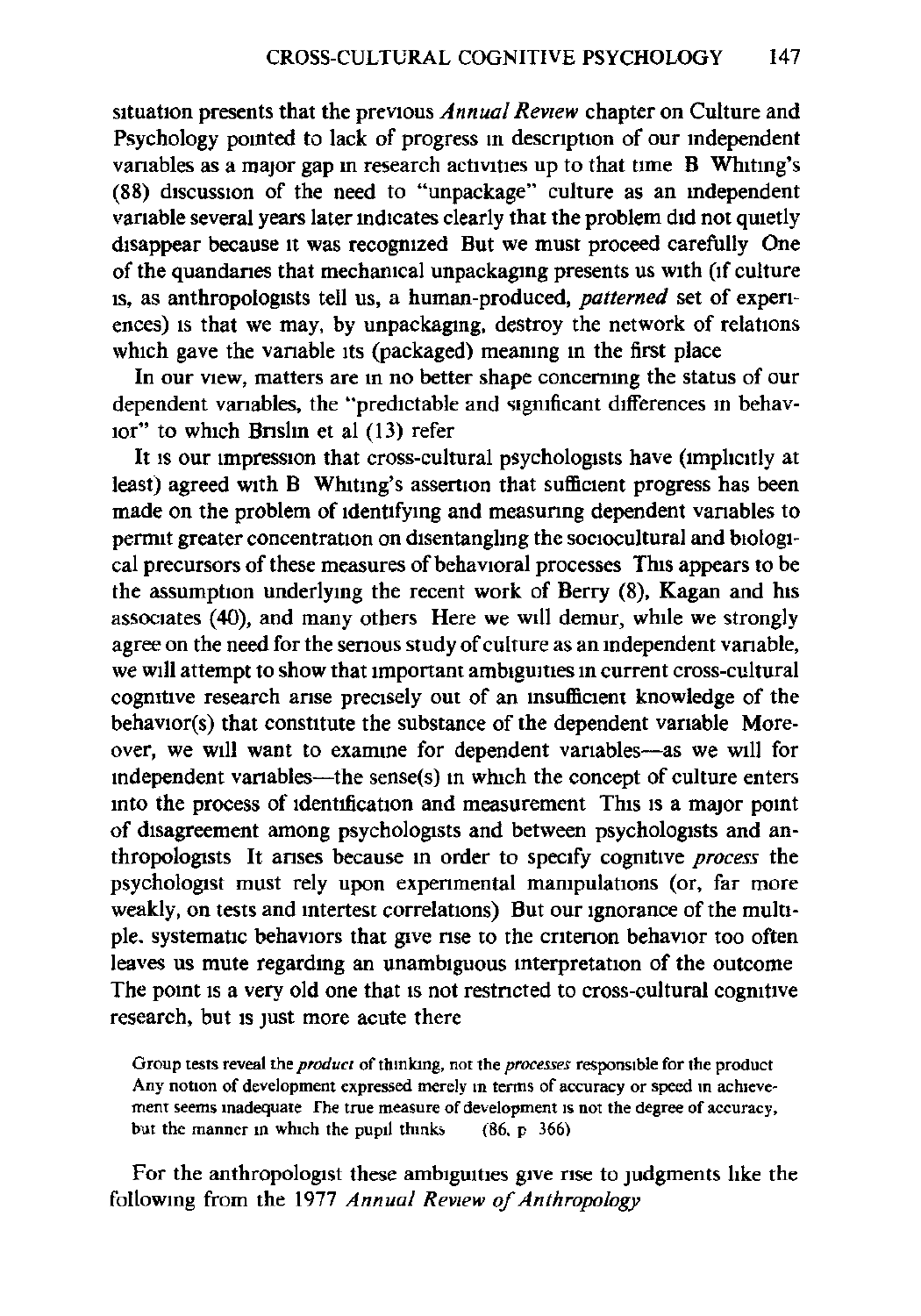#### 148 LABORATORY OF HUMAN COGNITION

there seems to be little awareness that the measures used may be full of our cultural biases and therefore highly inappropriate to the task of comparing across cultures Psychologists, I have argued, would do well to consider actively the hypothesis that their measures may be biased (25, p 51)

While "bias" is not well specified in this passage, the article of which it is a part makes it clear that the author is pointing to many specific features of tests and experiments that are not a part of the psychologist's theory of the task but which, nonetheless, exert an unevaluated influence on the outcome and the conclusions which flow from it

#### FOUR BASIC RESEARCH APPROACHES

At this point in our discussion we face a fundamental decision It would be possible, following the tradition of previous reviews, to organize the discussion around major categories of cognitive behavior as they have been applied by various investigators, or we could review major areas of dispute centering on issues of tactics and methodology However, in the discussion that led to the preparation of this manuscript, we repeatedly found ourselves caught up in arguments over method which hinged on the nature of the theoretical problem with which the investigator under scrutiny was trying to deal, in short, many issues of method are not "theory-free" Rather, they are attempts to narrow the range of plausible alternatives to the central hypothesis under investigation

As a consequence of this experience, we have decided to organize this review as follows We will first survey developments since 1972 with respect to four general classes of research on culture and cognition—universalistic hypotheses (such as those associated with the work of Piaget and Rosch), socialization theories (including the work of Berry/Witkin and the Soviet sociohistorical school), "mixed" approaches as exemplified in the work of Kagan/Klein, their colleagues, and Wagner, and finally functional approaches that gear their observations to specific relations between culturally organized activities and specific cognitive outcomes In each case we will examine how researchers represent culture in the populations studied, the methods of observation, the dependent variables that are tokens of "results," and finally the conclusions that they draw from their data

#### **COGNITIVE UNIVERSALS**

#### Logical Operations à la Piaget

Several of the general references given at the beginning of this review centered on Piagetian theory, or at least on the use of Piagetian tasks to compare different cultural groups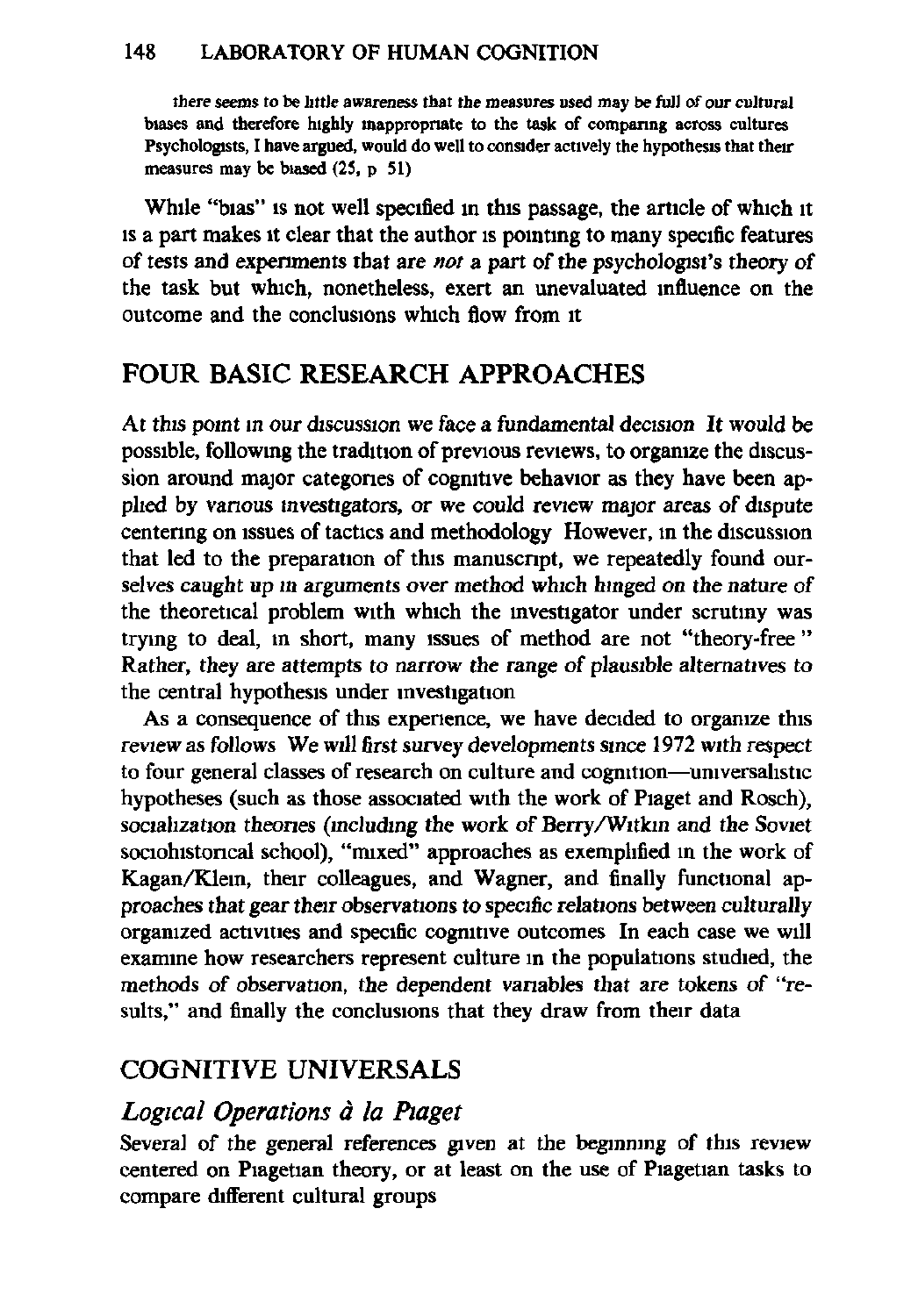The classical formulation of Piaget's position concerning cultural variability in cognition is given in his  $1966$  article (60) and summarized by Dasen (24) Four sets of factors responsible for cognitive development are hsted

- 1 Biological factors, which interact with the physical environment during parturition and growth
- **2 "Eqmhbratton" factors, which arise as the young orgamsm mteracts**  with its immediate physical environment
- 3 Social factors of interpersonal coordination, which arise as child and adult exchange information and the child learns to coordinate his behav-10r with the activities of important others
- 4 Educational and cultural transmission factors, which are culturally distinct pressures to learn about specific features of the (cultural) environment (as reflected, for example, in different classification schemes)

The standard perspective on this categorization of causal factors in development has generally been that the first three lead to predictions of universality (22,  $p$  4) with the burden of cultural variation falling into the fourth category It is important to realize that when "universal" is employed as an adjective in relation to stages or levels of development in applications of the Piagetian system, it is being used in two different senses that  $(a)$  the sequences of stages, including their structural properties and the kinds of explanations given by children at different stages, are invariant, and  $(b)$  the horizontal decalage (e g the order in which conservation of quality, weight, and volume are acquired) is invariant Dasen's recent work speaks of a third kind of universal, which occurs when the quantitative level of achievement at the same age in different cultures is equivalent In 1972 it appeared that the hypothesized universalities were rather strongly confirmed for stage sequencing, generally supported for within-stage decalages, and disconfirmed for levels of quantitative achievement Indeed, it appeared that quantitative achievement of older subjects in some cultures threatened the hypothesis of umversahty m the existence of the highest level, "formal operational," stage  $(61)$ 

By 1978, the situation has become considerably more complex Whereas the empirical verifications of the sequencing of major stages seems to have **remamed a robust phenomenon up through the concrete operational stage**  (23), failures to find formal operational thinking have engendered suggestions that 1t 1s necessary first to estabhsh the end state toward which developmental processes move in different cultures If this step is not taken, the absence of a concrete formal-operational phase becomes a theoretical nonsequitur, which presupposes the Western scientist as the epitome of developed thmkmg (36)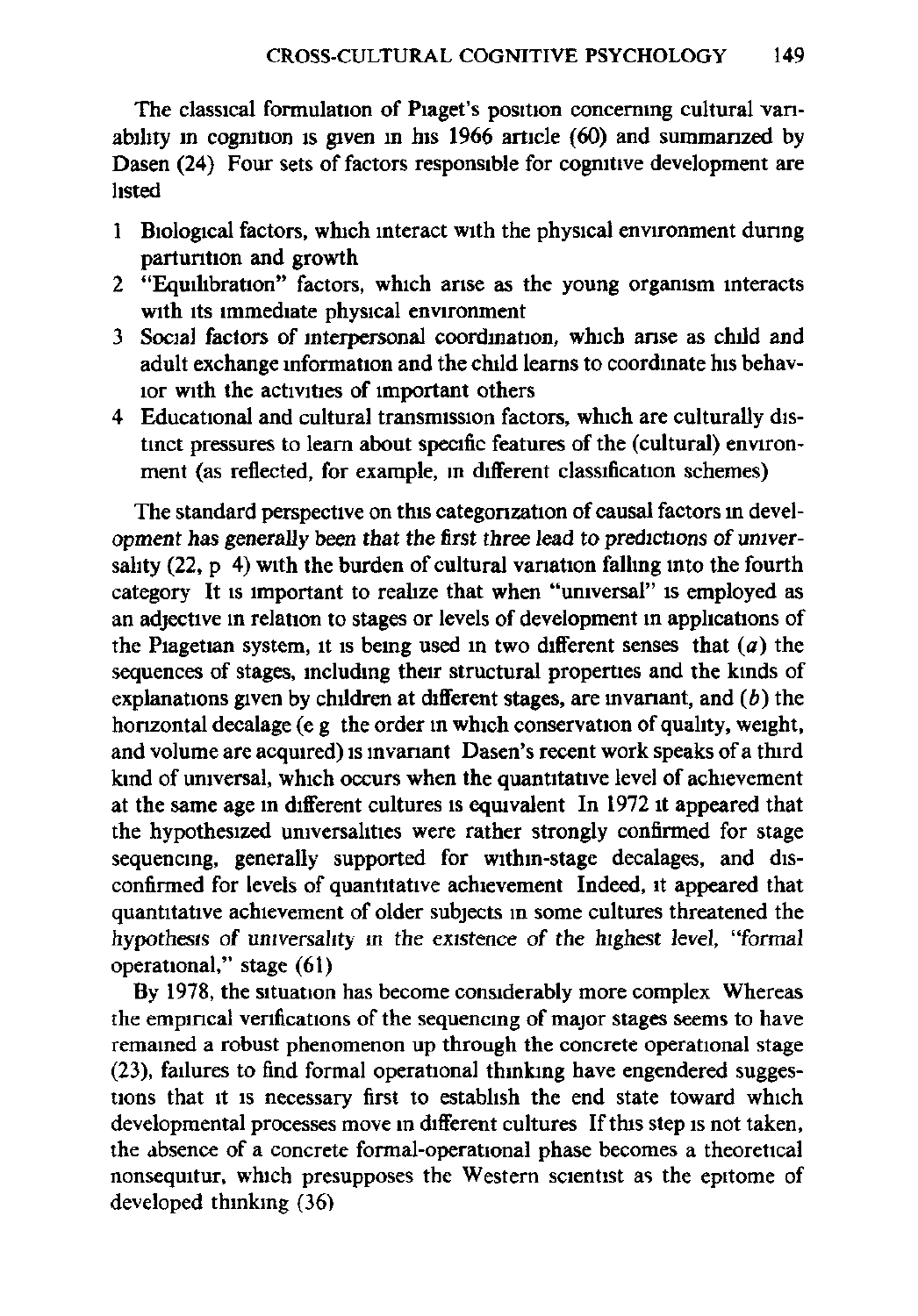Evidence about inconsistency in the order in which various concepts are achieved and "lags" m development for vanous cultural groups have met with three kmds of responses First, there are what we shall term the "psychological method" critiques As summarized in a number of discus**sions, mvestlgators have become mcreasmgly aware of problems ansmg**  from unfamiliarity of materials, use of standardized questioning procedures rather than flexible, chmical interviews that adhere to local norms of conversation and interaction, and inhibitions produced by the presence of foreigners, to mention some of the more prominent problems studied (12, 26, 41, 59) In some cases, performance dilferences between educated and noneducated populations, or between some "exotic" populations and European norms, have been reduced or ehmmated through procedures that are designed to make the testing conditions as similar as possible in local terms to those that exist m the European countnes from which the research methods arose These criticisms are valid, important, and are increasingly commg to be accepted by those engaged m all cross-cultural work However, we have to agree with Dasen  $(24, p 13)$  that such explanations cannot account for all of the differences found m the substantial studies earned out to date, particularly in cases where performance differences between groups are uneven m ways that cannot be explamed away by any simple "methodological" difficulties

A second approach to cultural variability in response to Piagetian problems has been to apply Flavell & Wohlwill's (28) version of a competenceperformance distinction to the cross-cultural Piagetian arena

As formulated by Dasen, the extension works as follows Flavell and Wohlwill assert that the probability of successfully completing a given task 1s the product of the probability that the child has acquired the operational structure and that the relevant attributes will be applied to the operational structure Dasen adds a third factor, representing the probability that the operation called for by a given task "will m fact be called mto play ma given cultural milieu" (22, p  $333$ ) This formulation gives us performance as a multiplicative outcome of competence, task-specific, and culture-specific knowledge The goal of cross-cultural Piagetian research then becomes to determine if cultural differences are to be attributed primarily to differences m basic competence or m either of the two "performance" parameters

Perhaps the most significant development in comparative cognitive research of all kinds, but of Piagetian work in particular, is that a broad spectrum of researchers have explicitly or implicitly accepted some version of Dasen's model Once performance is treated as problematic with respect to competence, this research then finds itself confronted with the task of learning more and more about local cultural conditions in order to carry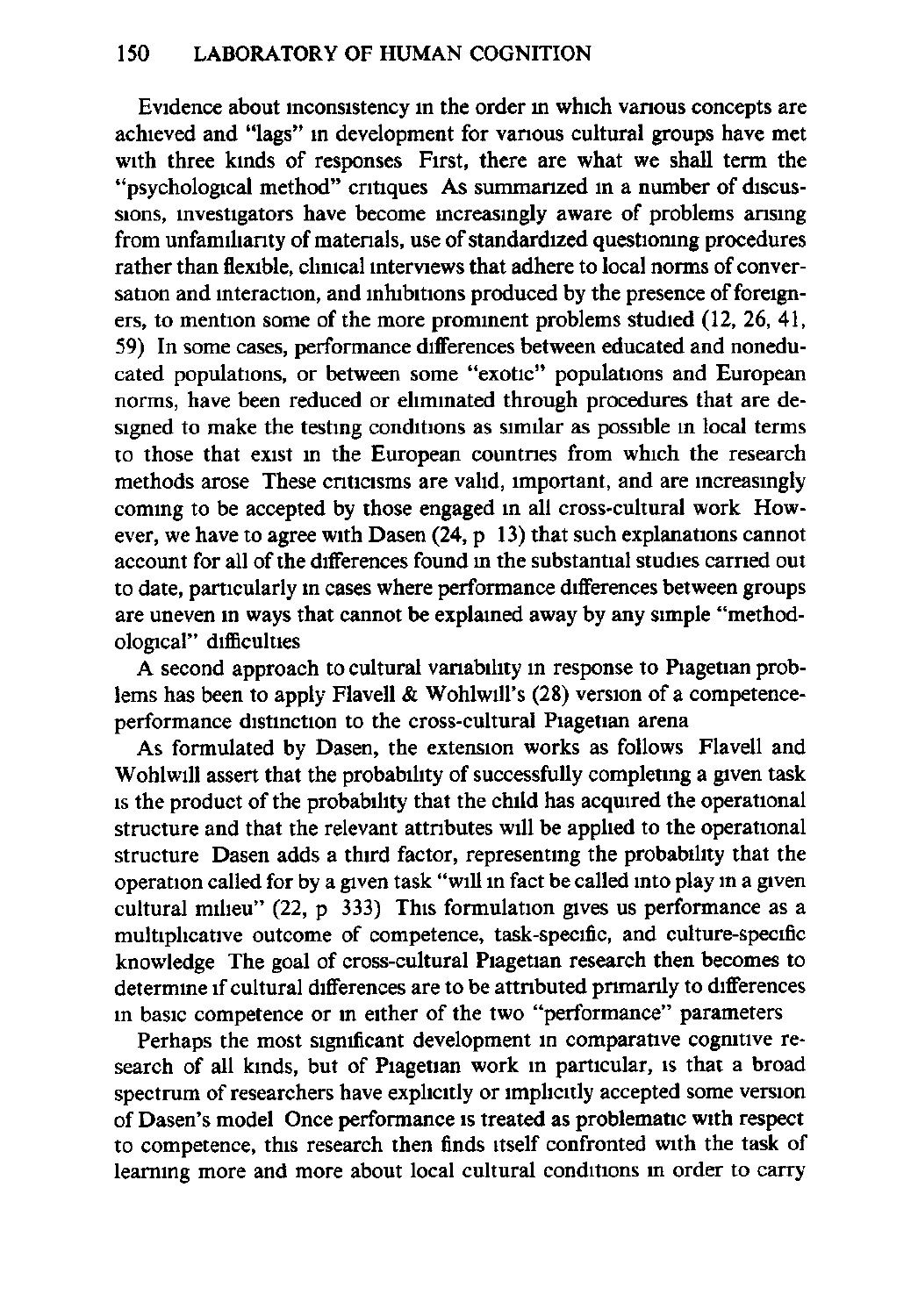out its newly recognized inferential program This latter necessity represents the third major direction visible in recent cross-cultural Piagetian research (As we shall see, it is a direction characteristic of the entire range of research under review)

Paradoxically, the Piagetian researchers who seek to determine specific cultural factors that influence development have to confront an absence of guidance from the European research base that generated their theoretical framework As Greenfield cogently remarks, Piagetian researchers who would seek to specify the organism-culture interactions that enter into cognitive performance are faced with the central difficulty that " although the role of organism-environment interaction is central to his constructivist theory. Piaget has never specified the nature of these interactive processes nor has he himself made them the object of empirical study (36, p 327) Nonetheless, faced with the necessity of specifying the kinds of culturally organized experience that foster the development of particular competences, ingenious new experiments have been conducted

A major line of research, initiated by Price-Williams, Gordon & Ramirez's (64) finding that Mexican potters' children were precocious in their conservation of clay substances, has now given rise to several replication studies which are beginning to specify the nature of the interactions necessary to stimulate construction of the conservation concept

Adjet (1) contrasted child and adult groups of rural farmers, potters, and tradespeople He had expected, like Price-Williams et al, to find experiencespecific differences among the groups with respect to different kinds of conservation performance (potters' children excelling on weight and volume, sellers' children on numbers, etc) His expectations were only partially fulfilled, in part because performance was excellent in all groups for the number task where he had expected the sellers' children to excel Potters' children reliably outperformed the other two groups only on the conservation of weight task The potters themselves, however, reliably outperformed both the farmer and seller groups on all three conservation tasks where direct experience in potting is explicitly implicated

As part of her large study, Bovet (12) also observed group differences in performance on various conservation tasks which she attributed directly to differential experience with the materials and operations involved For example, women in her sample habitually compared the weights of two lumps of dough as a part of their baking activities and were reported to be extremely skilled in detecting differences in weight These women often refused to make judgments about weight in the conservation task unless allowed to experiment with the materials using their own (experimentally inappropriate) method Men never made such requests, and their responses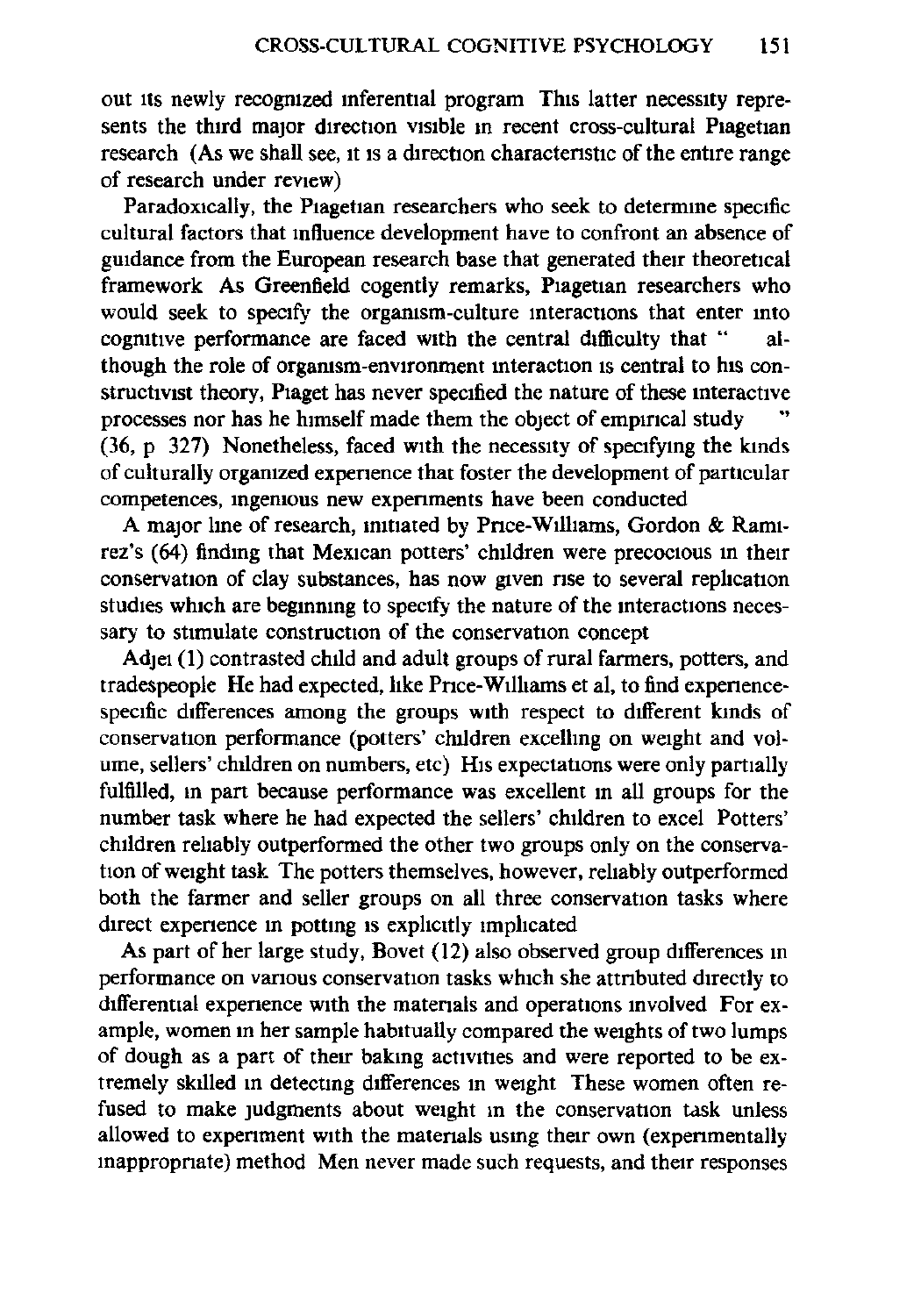were more easily coded according to traditional criteria Superior performance of men in a lengthy conservation task was attributed to their greater mobility (which presumably indexed experience with such task demands)

The problems and promise of this line of research are highlighted by a recent failure to find an experience-specific effect on conservation of the kind expected from research by Price-Williams et al Steinberg & Dunn (80) earned out a study contrastmg the performance of children from two neighboring villages on conservation of weight and quantity Women in one village were potters, those in another were not No differences among children from the two villages were found In seeking a reason for this failure to replicate, Steinberg and Dunn zeroed in directly on the different mvolvement of children m the two studies m the actual process of pottmg and differences m the requirements of the pottmg process itself In the Price-Williams et al study, the children participated at various points in a production process which is very similar to the classic operation of conservation and repeatedly observed relevant operations even when they did not actively participate In the Steinberg and Dunn village, the production process not only did not permit expenence of mvanance across transformations, but 11 actually provided expenence of vanance because the process of firing the pots transformed their size and weight Their conclusion is important, even if its applications to the studies in question is post hoc familiarity with the materials *per se* does not significantly facilitate performance on conservation tasks The nature of the child's particular experience with the material may have some relevance"  $(80, p^2)$ 

This conclusion is relevant to another strain of recent Piagetian crosscultural research which uses the competence-performance distinction to encompass findmgs that are otherwise diflicult to mcorporate mto a Piageuan framework We are refemng here to that body of work made promment by Heron (39) which has faded to find the "structure d'ensemble," or mtercorrelauons among tasks, supposedly callmg on the same underlymg operations Heron has strongly questioned the unity of the various stages based on the lack of correlations that he has observed A position which assumes that lack of correlation among tasks diagnostic of a particular stage arises because of differences in task and culture-specific knowledge associated with each task is one obvious strategy for retaining the notion of universal stages in the development of cognitive competence, while accounting for cultural variation at the level of performance

Before leaving this section, one additional line of cross-cultural Piagetian work requires mention because it demonstrates the way in which culturespecific knowledge can bolster claims for cognitive universals In each of these studies, children were tested for their comprehension of kin terms in languages where the kinship terminology and family structure vary consid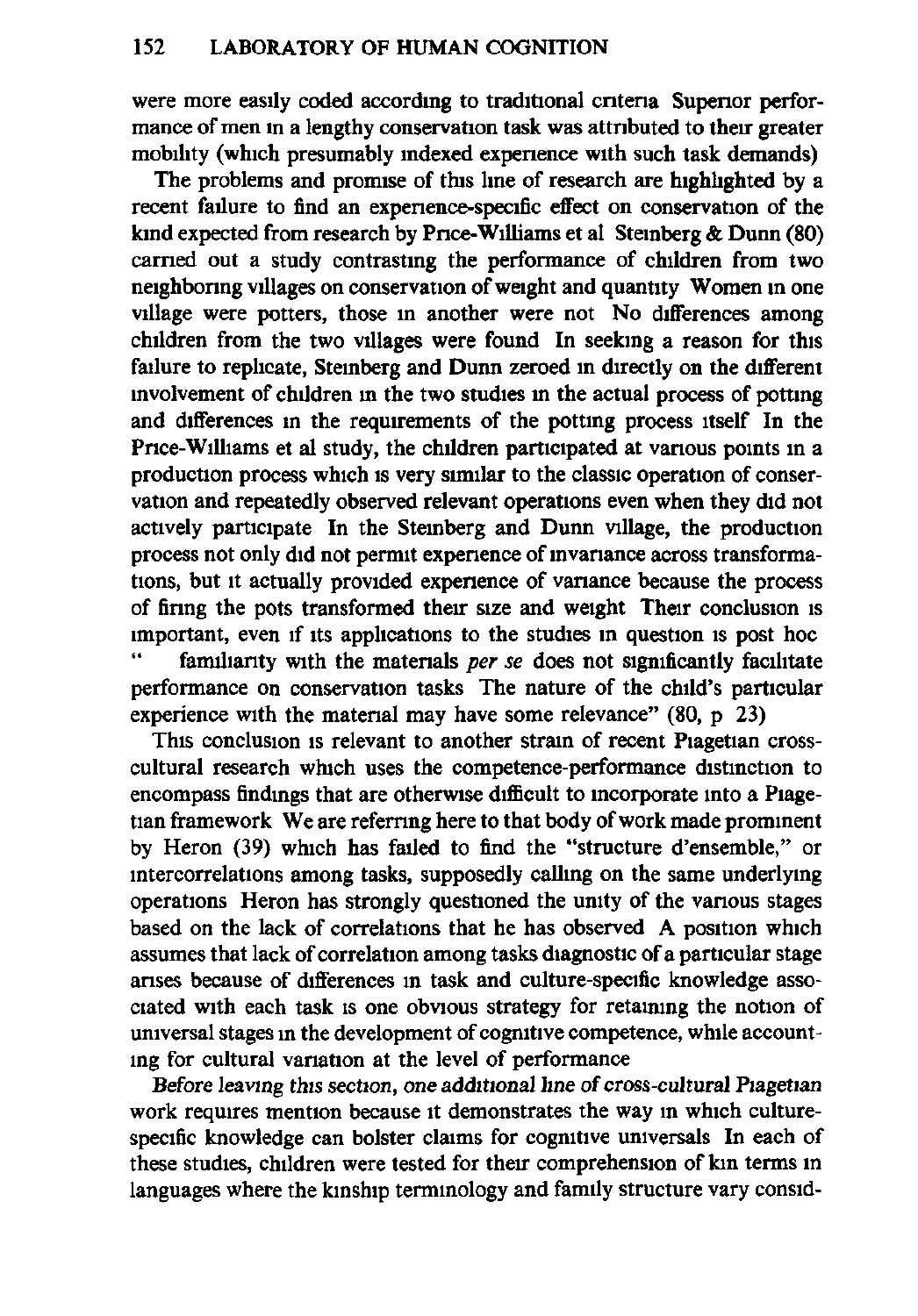erably from the Genevan norm (37, 65) In each case, the sequence of comprehension-from errors based on failure to take another's perspective (egocentricism) to understanding of reciprocal relations among two others, to the understanding of reciprocity applied to oneself (reversibility)—was confirmed Further, indigenous linguistic categories, for which rather complex componential analyses are available, failed to account for the ordering of children's responses, leaving the "universalistic stage" hypothesis with**out senous nval** 

A puzzle about his line of work which was raised by Piaget more than half a century ago now becomes more mterestmg than when 1t was first posed Piaget noted that only-children were no slower to acquire comprehension of kin terms than children from multichild families When we begin to notice that successively more difficult kin relations must be probed with questions that are syntactically more and more complex (Compare "What is the name of your sister"" with "As for your younger sister Mary, what 1s the name of her older brother"") we want to ask, how are kin terms used in the various societies in question<sup>9</sup> Granted that componential analysis of (say) Tzeltal km termmology does not predict the order of understandmg questions about kinship, what domains of activity *do* give rise to the differential adult terminology and child comprehension? The investigations of how other Piagetian tasks fit in with native, culturally organized "contexts" of activity" which seemed so important to understanding orders of acquisition of different conservation concepts must have parallels in domains such as kinship as well

#### *Categorization*

When the previous *Annual Review* article on cross-cultural psychology appeared, only the 1mttal rumblmgs of the earthquake that was to hit psychological theories of categorization and the Whorfian linguistic relativity hypothesis were discermble Common wisdom and some data (cf 19 Chap 3) had it that different languages code the world differently, and that ease of codability predicts ease of information processing (for example, highly codable colors will be most easily remembered)

In 1969 Berlm & Kay (7) provided evidence that the number of baste color terms is very limited, and that despite variations in the boundaries of color categones, the focal colors are umversal In a lengthy senes of studies, Rosch (69) has explored the psychological implications of the idea that for concrete objects as well as colors and other attnbutes (such as form) there are universal "focal instances" (in the case of attributes) or "basic level objects" (m the case of objects) which anse either from umversal character-1stics of the human sensory system (11) or from characteristics of objects m the real world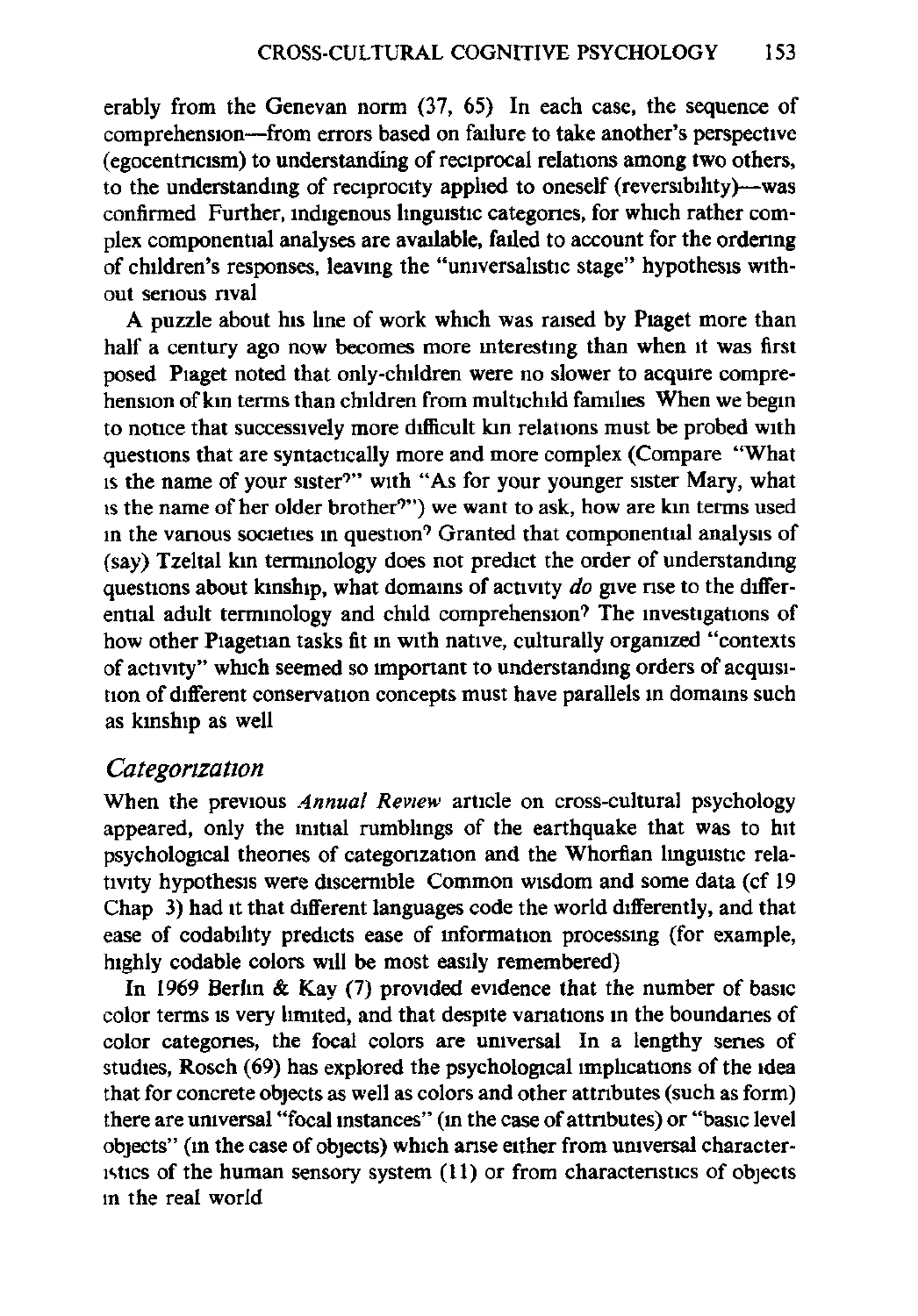Rosch's key expenrnent, which sets the logical pattern for all the others, was carried out among the Dani of New Guinea who have a two-term color vocabulary Pretestmg with eight focal colors (taken from Berlm and Kay's classification) showed that they were no more codable linguistically than "internominal" (nonfocal) colors When recognition memory for these equally codable focal and nonfocal colors was tested among the Dam, recognition of the focal colors was s1gmficantly supenor to that of the nonfocal colors Exactly the same relationship held for American subjects for whom the focal colors were more easily coded By demonstratmg an mvariant relation between focalness and recognition on the one hand and random variation between codability and recognition on the other, Rosch cleanly separated the effects of focalness and codability on recognition and showed the cross-cultural universality of a very important cognitive activ-1ty Still to be dealt with are cases (79) where categonzallon occurs m the absence of any focal instances Here codability may remain a powerful mfluence

In addition to its inherent theoretical interest concerning the understanding of categorization, Rosch's work is one of the best illustrations in the cross-cultural psychological bterature of a strategy that tests crosscultural hypotheses in terms of the interactions between variables *within* cultures It is the *within-culture* invariance of the relation between recognition and focality replicated *across* cultures that makes her hypothesis so robust As Campbell and others have pomted out (14), this approach removes many of the threats to inferential validity with which "main effects" cross-cultural studies have to contend (It 1s worth notmg m this context that the Piagetian kin-term work is based upon exactly this logic of betweenculture invariance of the within-culture difficulty of problem solving)

In subsequent work, Rosch has extended her approach to research on basic level objects and events (69, 70) Unfortunately, this work has not yet been extended to the study of categorizing in different cultures If and when such research 1s done, a good deal of culture-specific knowledge will be needed by the investigator, since the particular objects and events that will be seen as basic will, according to the logic of Rosch's approach, vary Only the relationship among "basic" and "peripheral" instances should remain constant

#### **SOCIALIZATION THEORIES**

We labeled the work reviewed in the previous section "universalistic" because the investigators were primarily concerned with demonstrating behavioral invariance in the face of environmental (cultural) variation Their basic presupposition was that crucial environmental factors (social interac-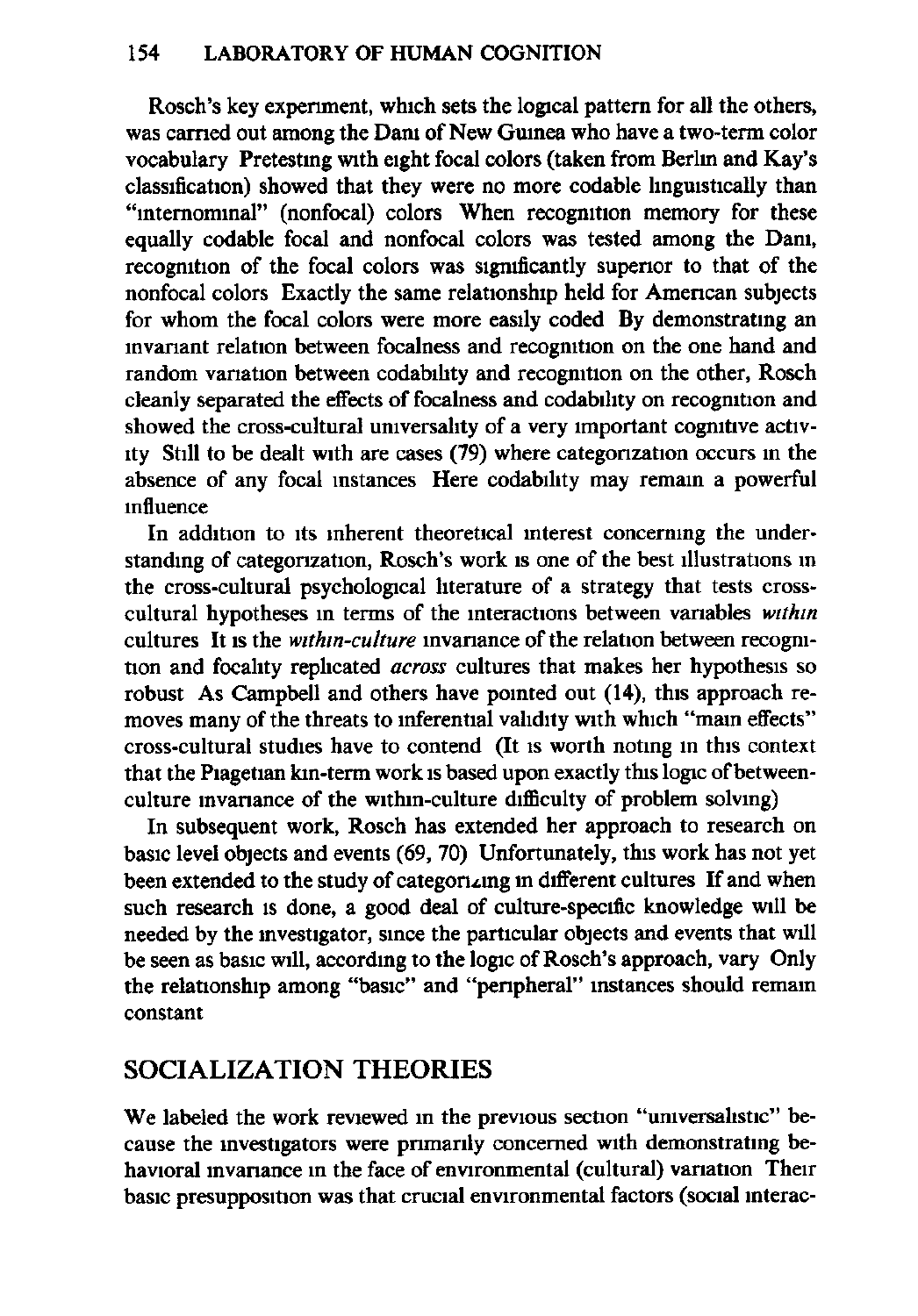tions, expenences with physical properties of the world) are so widespread in human societies that relevant cultural variability would be minimal and located in a few, unevenly distributed institutions such as formal schooling In the case of Rosch, the specific presupposition was that the structure of Homo sapiens and the real world is such that certain characteristics of categorization will vary across cultures only in the particular objects that fulfill mvanant relations

The opposite stance toward cultural variability has, explicitly or implic-1tly, underpmned a great deal of the remammg work m culture and cogmtion The general logic of what we are terming the socialization perspective goes somethmg hke the followmg The physical environment m which people hve will determme the kmds of economic activities m which they engage Their basic economic activities will require different kinds of knowledge, simply as a result of direct ecological press, the Kalahan bushman ( 45) and the Kpelle nee farmer (30) will have to develop different strategies for survival of the individual and the group Even at a very rudimentary level, these activities will have to be coordinated among members of a culture m order to msure an adequate supply of food, shelter, and care of the young

The different means of coordinating basic economic demands entail different divisions of labor which produce specialized activities between individuals within groups (the most conspicuous being sexual divisions of labor) It seems reasonable to suppose that, dependmg upon the environmental circumstances in which the group lives and the coordinated activities that the group has evolved to meet the demands of maintaining and propagating itself, groups will differently organize children's lives so that they will fit in with adult requirements and insure that the children can fulfill those requirements when they reach maturity  $(8, 45, 82, 89b)$ 

The basic problem of the socialization theorist is to trace the ecology $\rightarrow$ economic activity-social coordination-schild-rearing paths invented and transmitted by various cultures Standard practice uses variations among groups to tease apart the independent contributions of these different aspects of human ecology to the development of psychological processes As Serpell points out in his thoughtful review (77), a good deal of current research within this tradition springs more or less directly from the culture and personality work that came to prommence m the 1940s and 1950s This parallel 1s particularly strong m the case of those theorists who treat cogmtion as a reflection of a global characteristic of individuals

#### *Psychological Differentiation*

Far and away the largest enterprise in the cross-cultural cognitive socialization tradition has been associated with the work of Berry (8), who has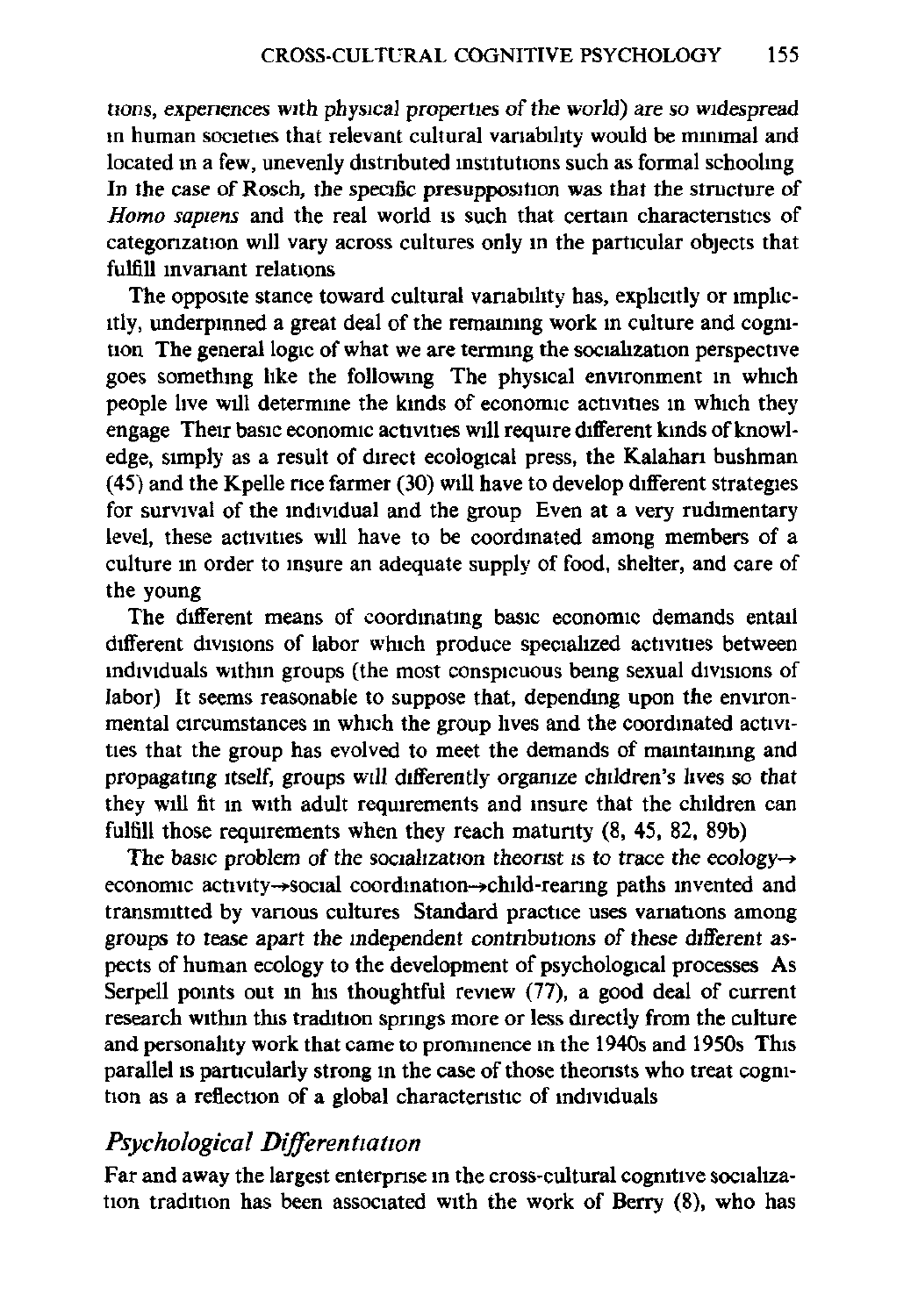extended Witkin's socialization model to include ecological, biological, and "acculturative" (cultural importation) factors as well

For several decades. Witkin and his associates have been engaged in a massive exploration of the causes of self-consistent individual differences in the way individuals adapt to their social and physical environments A key concept in this evolving theory has been the notion of psychological differentiation, which characterizes intraindividual specialization of psychological functions and the degree of segregation of the individual from his surround Differentiation has, in turn, been characterized in terms of underlying dimensions, particularly the dimension of field dependenceindependence which shapes the way the individual responds to his environment The focus of this review does not permit us to treat extensively the evidence based on research m the Umted States, but the reader may find a concise presentation of this work in Witkin's recent summary (89a), which **also contams references to more extensive d1scuss1ons** 

The aspect of Witkin's theory which concerns us here is the way in which 1t derives causal hypotheses about the effect of socialization practices on cognitive development Using the intracultural evidence as a base, crosscultural work has sought to confirm hypotheses about the effects of different socialization practices, extend the list of practices which exist as a part of the normal, human repertoire, and relate them to broader contexts for soc1alizat1on

Berry's large study of "human ecology and cognitive style" included data from 18 cultural groups who varied in their exploitative patterns (animal husbandry-agriculture-gathering-fishing-hunting), settlement patterns. husbandry-agnculture-gathenng-fishmg-huntmg), settlement patterns, community sizes, political and social stratifications, family organizations, and patterns of child-rearing (in particular, the amount of constraint put on children with respect to social compliance and md1v1dual achievement) Finding generally high intercorrelations among these factors, Berry combmed them mto an ecocultural mdex He also constructed an acculturatton mdex, composed of years of schooling, mvolvement m the wage economy, and urbanization These two clustered independent variables were then used to order performance on the followmg tasks, linked m varymg degrees to Witkin's theory of psychological differentiation the embedded figures test, Koh's blocks, Raven's matrices, Morrisby shapes, and a discrimination task (discrimination of rapidly presented geometric figures with gaps in the perimeter which have to be drawn by the subject on a piece of paper) Berry found a strong relationship between the ecocultural index (e g toward hunting and away from sedentary agriculture, toward autonomous childrearing practices and away from strict socialization that fosters dependency) and performance on these tests of psychological differentiation Less, though significantly, related to psychological differentiation was the accul**turat10n mdex**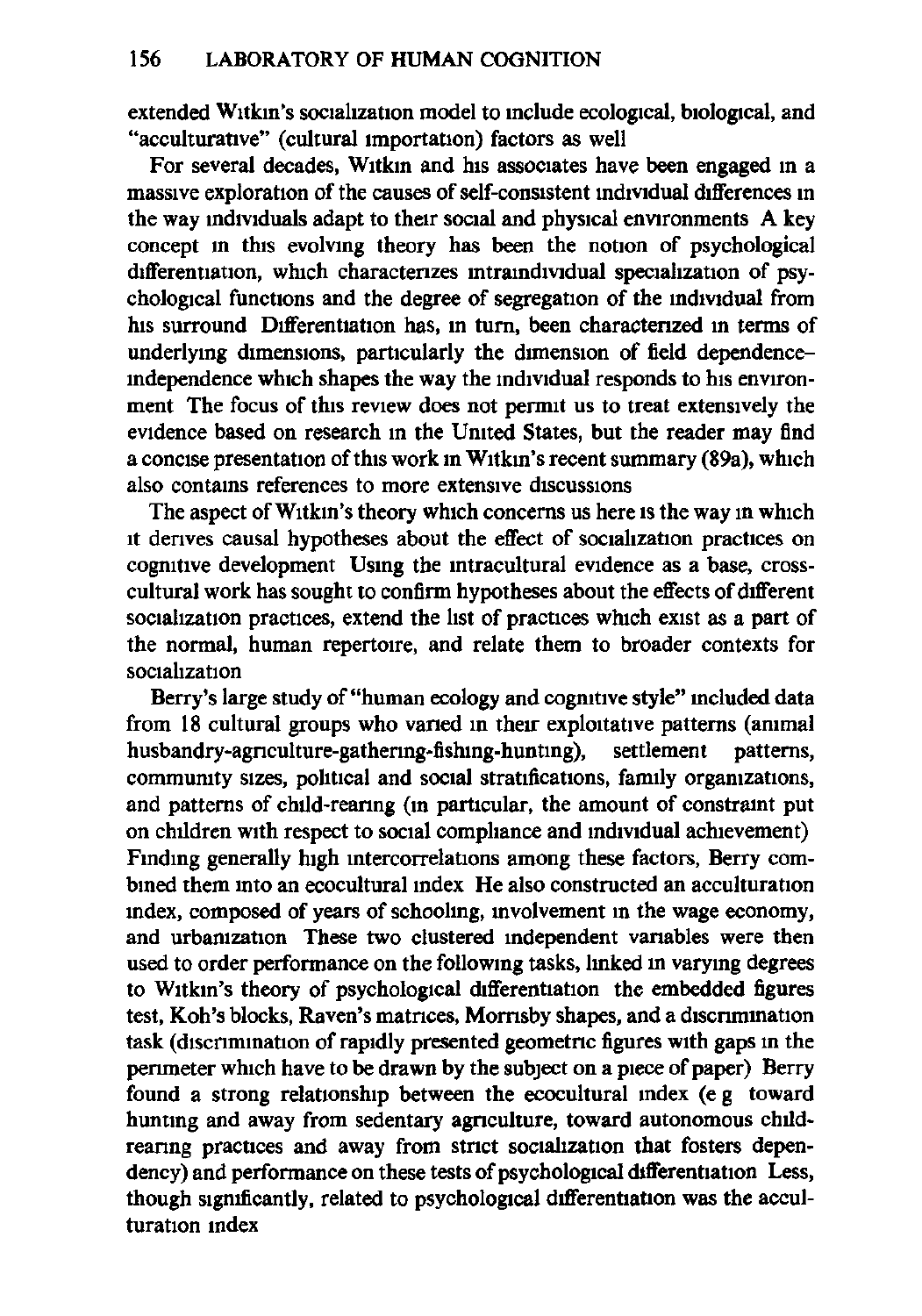To paraphrase Berry (8, p 200), there 1s a sense m whtch this style of work disguises a lot of internal complexities and also a sense in which it covers a lot of ground No other cross-cultural effort studying cognition has attempted to cast such a broad theoretical net, no other effort has systematically sampled world cultures m a manner designed to test theory and *then*  gone out to make the psychological test observations (as Berry has done) There can be little quarrel with the general attempt to relate behavior to larger and larger spheres of the individual's cultural and (ultimately) physical environment There is also great plausibility in the idea that cultures which, as part of their basic adaptive strategy, vary in the activities they require of adults and children will also vary in the way their members respond to various psychological tests But it is a very different matter to conclude that the particular theory of culture and cognition represented by this work has been confirmed by the evidence Rather, we recommend a more cautious view Usmg termmology apphed broadly to cross-cultural research by Malpass, we beheve that the Berry/W1tkin differentiation theory 1s "weakly consistent" with the data because we are "for the most part unable to reject not only alternatives to the hypothesis, but also alternative interpretations of the data based on what are thought of as methodological matters" (51, p 68)

Taktng up Malpass's two 1mpedunents to theory confirmation m reverse order, we note, as does Berry hunself, that the problems of method are many The following difficulties appear paramount to us

1 The tests of significance from which Berry's correlations take their significance require independence among samples, several of Berry's samples were clearly *not* independent, a difficulty known as Galton's problem (57) When the number of *independent* culture groups 1s taken to be 8 (m contrast to the number of different cultural groups sampled, which was 18), the degrees of freedom for tests of statistical significance drops to 6 Many of the reported relatlonshtps between Berry's mdependent variables are no longer significant if tests are restricted to the independent samples Exactly how Galton's problem applies to the problem of predicting culture-behavior relations is an unresolved problem Berry, recognizing the issue, feels that nonindependence of samples is only a problem when correlating cultural variables with each other In our opinion, the same logic applies to predictmg behavtoral outcomes

2 The theory implies that perceptual tests that do not require "disembedding" will be less sensitive to the cultural variations in question than tests that emphasize psychological differentiation The discrimination task included in Berry's test battery is assumed not to involve differentiation, hence, discrimination performance would not be expected to relate to the ecocultural and acculturational indexes as highly as measures of psychological differentiation Yet the relationship between discrimination perfor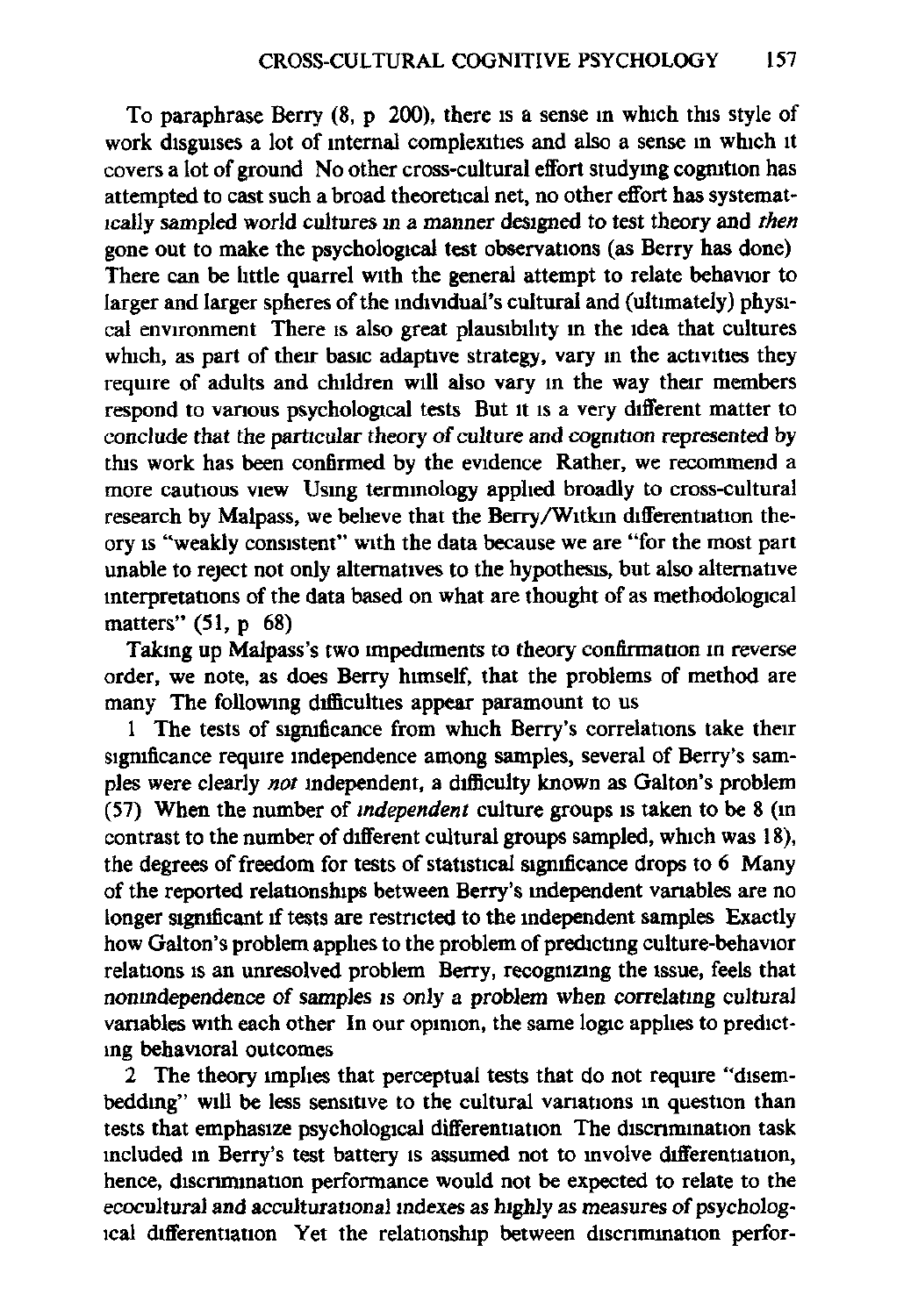mance and measures of psychological differentiation was as strong as the relationship between the ecocultural index and differentiation This finding ratses the possibility that variation in differentiation scores resulted from underlying differences in visual discrimination ability rather than psychological differentiation

3 The theory of psychological differentiation is a theory of *individual* differences However, Berry's tests have often been at the group level It 1s essential to demonstrate the mdependent vanable-dependent vanables relationship within cultures just as it is to demonstrate the relationship *between* cultures This is the principle referred to as "metric" equivalence by Berry & Dasen (10, pp  $18-19$ ) For example, while two groups of adults from different cultures may, on the average, vary m the degree of compliance they require of their children, individual children within each group can be expected to vary in the amount of compliance that is actually required of them. The burden of Berry's analysis rests upon correlauons between the ecocultural index and test performance including individuals from all cultures This procedure remains very much a between-groups comparison, although the individual appears to be the unit of analysis

Cognizant of this problem, but limited in his ability to carry out withinculture analyses owing to hmited variation in the ecocultural index within the cultures, Berry presents within-culture analyses for each group he studies relating complaint socialization self-ratings and education to cognitive performance (8, pp 155-57) Wlule substantial correlations between cogmtive performance and education are obtained, correlations with the socialization index are variable and quite low on the average, in sharp contrast to the general picture given by the between-culture analyses

Although these general pomts of method are important, they should not be viewed as special to Berry's research In a sense, they surface clearly because the scope of the research makes 11 possible for us to note them

Matters of method, narrowly defined, are not the only reason to question Berry and W1tkm's conclusions Serpell, for example, prefers a less global hypothesis, which he terms the perceptual skills hypothesis (77), to the theory of psychological differentiation as an explanation for the intercultural differences m performance on the klnds of tasks reported m Berry's monograph In its essence, the perceptual skills approach treats as unproven the claim of organism-wide generality to performance, focusing instead on the relationship between task-specific skills required by each of the tests and particular aspects of the environment (ecocultural system would presumably be an acceptable term to Serpell) that could be expected to encourage activities that foster those skills

One line of evidence pursued by Serpell (77) arises from analysis of mtercorrelations among tasks For example, he cites a study by Okonji in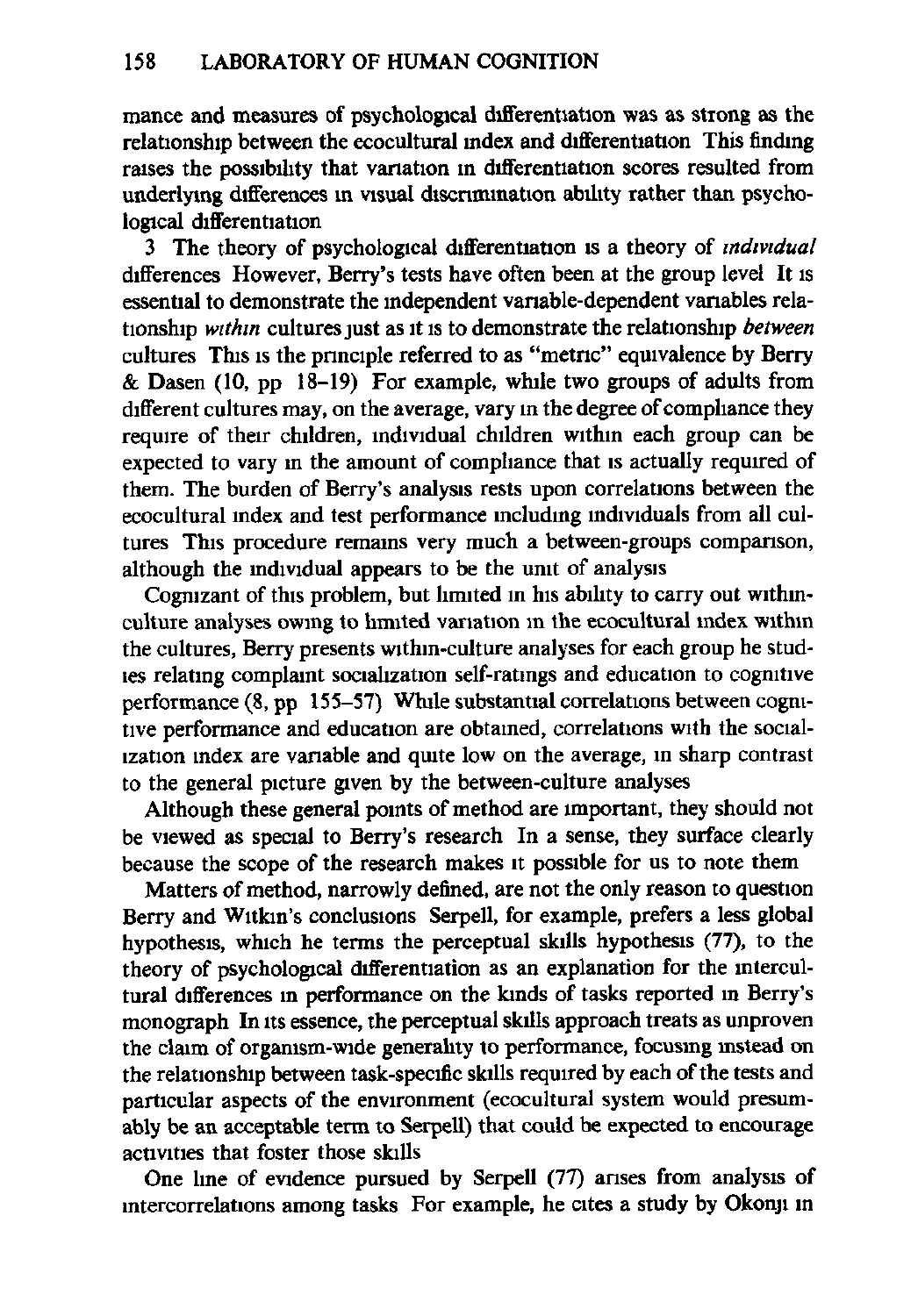which two psychological differentiation tasks, the embedded figures test and the rod-and-frame test, were uncorrelated with presumably predictive sociahzation factors, the rod-and-frame test did not correlate sigmficantly with the embedded figures test, but the embedded figures test did correlate with Raven's matnces Serpell hypothesized that skill in dealing with pietorial stimuli may be the common skill producing the correlation between these latter two tasks

Cole & Scribner  $(21)$  pursued a similar logic in their discussion of the interdomain consistency implied by the psychological differentiation theory The1r review of the literature led them to conclude that cross-cultural evidence for consistency of respondmg 1mphed by the theory across the range of human activities, including perception, cognition, defense mechanism, etc is still lacking This point was acknowledged by Berry & Witkin (89b. pp 29-30), and we can expect future research to reflect the important challenge that this gap poses for the theory Until there 1s evidence to the contrary, we beheve that a perceptual skills interpretation of this line of research is the most parsimonious available hypothesis the data can support Berry and Witkin would strongly disagree with this judgement, and the interested reader should consult their forthcoming publications for more positive characterizations of the relationship between their rapidly evolvmg theory and the data

# *The Soviet Cultural-H1stoncal Approach*

I<sup>,</sup> has become a basic principle of materialistic psychology that mental processes depend on active life forms in appropriate environments. Such a psychology also assumes that human action changes the environment so that human mental life is a product of continually *new* activities manifest in social practice (50, p 29)

This quotation summarizes the basic position underlying two remarkable **c..ross-cultural expeditions earned out m the early 1930s by Alexander Luna**  and his colleagues to determine if rapid changes in "appropriate environments" led to qualitative changes in the structure of human mental activity Basing their experimental work on the general psychological position developed in collaboration with Lev Vygotsky (83), Luria sought to demonstrate that the higher forms of mental activity promoted by different cultural milieus would differ according to the leading activities demanded by the culture and made possible by the cultural tools (forms of mtellectual activ**ity) that the culture has accumuJated m the course of 1ts h1story** 

The settmg for Luna's work was the small villages and newly orgamzed collective farms of Uzbekistan and Kirghizia in Soviet Central Asia His **maJor contrast groups were village women. who were particularly isolated**  and restricted to their villages. village men and people who had begun to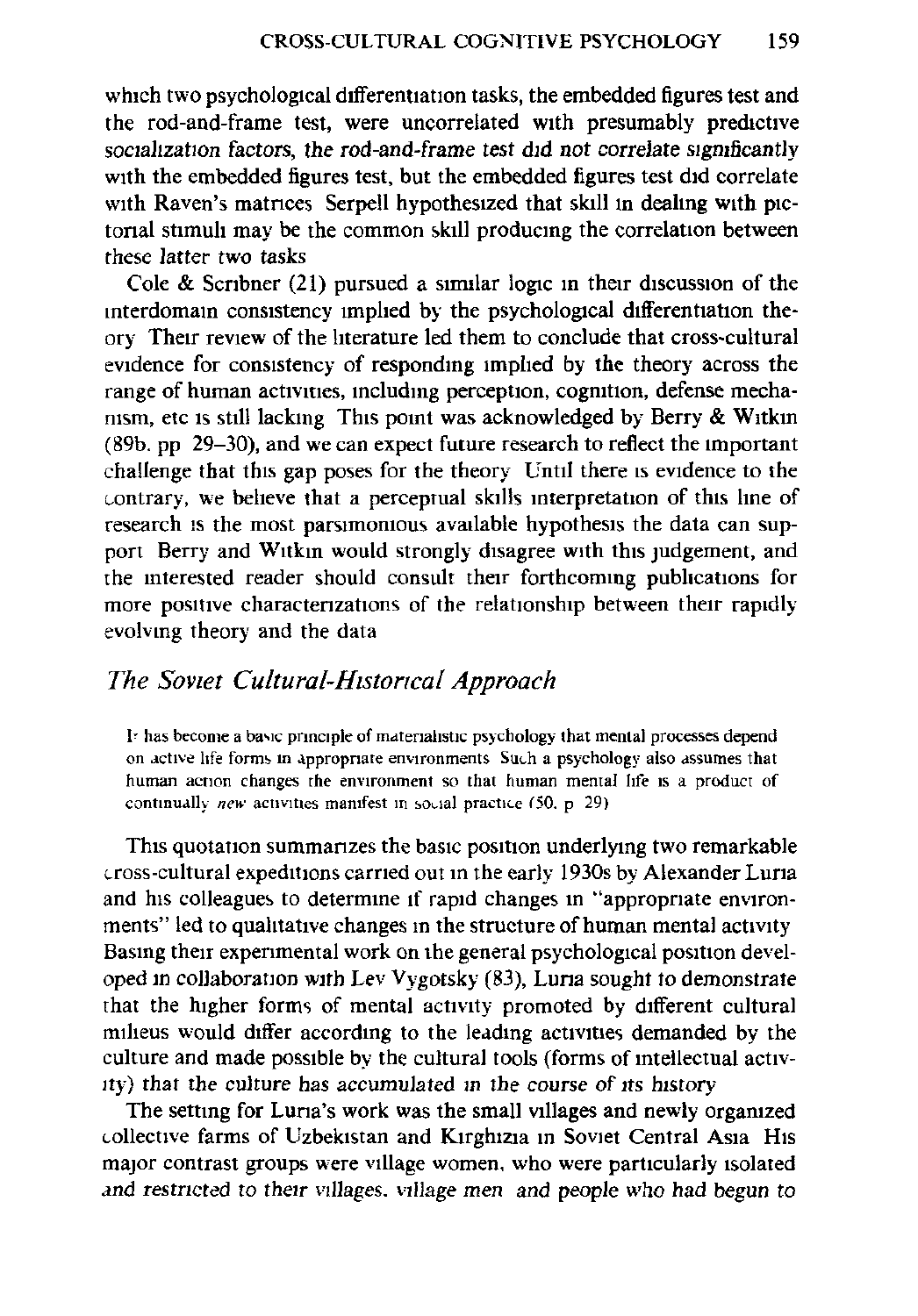take part in collectivized agriculture. This latter group also had been instructed m basic hteracy sktlls

Luria hypothesized that the leading activities of the villagers would be based upon their concrete expenence, organized according to what he termed graphic-functional principles He believed that with the advent of hteracy and mvolvement m the modem economy, more abstract-theoretical mental structures come to dommate thmkmg In a combination of expenmental and clinical interview tasks that is unique in the cross-cultural literature, Luria provided support for his basic proposition in the domains of color classification, classification of objects, logical reasoning, imagination, and self-analysis Luria did not use formal, statistical techniques to demonstrate his belief that the changes he was talking about were organismwide However, his basic theory and the fact that he was working with a relatively small population of subjects, each of whom were administered most if not all of the tasks, suggested to him that the basic principles he was studying were characteristic of the whole person, not just their functioning on his specific tasks In this respect, Luna's work 1s very much m the same spirit as Berry and Witkin's, a similarity which may stem in part from their common admiration for Werner (87)

Questions have (17) and should be raised about the interpretations which flow from Luna's observations, especially as they related to the developmental implication that nonliterate people lack abstract thought Whatever their weaknesses, however, these studies are unique not only for their subject populations, but as an example of how the clinical method can be used creatively m cross-cultural research

Since the publication of Luria's work, additional studies have been undertaken by Soviet psychologists which have sought to extend his observations to other peoples of the USSR As yet, publications of this work are avatlable only in Russian (53) A small set of earlier observations are available in Enghsh (38, 49)

# **"MIXED" APPROACHES. CULTURE AND MEMORY**

In the discussion thus far we have reviewed two contrasting approaches to the relation between culture and cognition The first emphasizes cognitive universals, the second cultural variability Some investigators take an exphcit middle ground between these two stances, a ground not unlike that currently occupied by Dasen's competence/performance version of Piagetian theory in certain formal respects Research we characterize here as "mixed" uses theoretical distinctions motivated by experimental-cognitive research in the United States to support differentiation between universal and culture-specific aspects of performance on a variety of cognitive tasks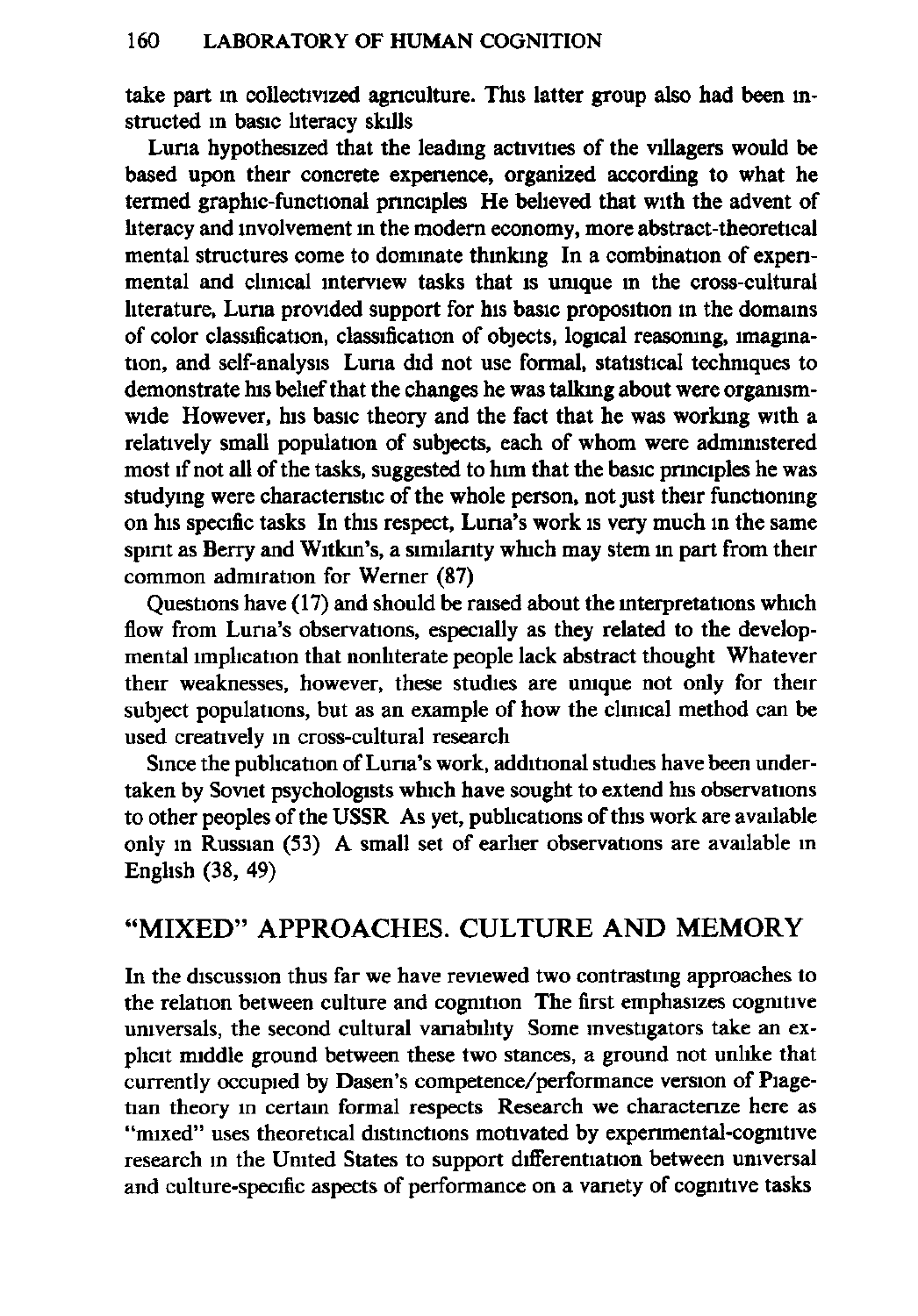Illustrative of this work are two independent lines of research that have attempted to estabhsh the existence of universal processes of memory and to distinguish these from culture-specific processes Kagan and his associates formulated their enterpnse as follows

It is assumed that performance on tests of basic cognitive processes generally will show **a linear mcrease with age tn all cultural settmgs, although the rate of improvement and the age at which asymptotic funcbomng ts reached will be a function of local cultural**  characteristics Performance on tests of culturally specific functions will differ markedly in both their growth functions and asymptotes across different societies (40, p 374)

A vanety of memory tasks, d1ffenng m their specific demands, were admm-1stered to children from 6-12 years of age in two Mayan towns and Cambndge, Massachusetts For all groups there was a regular, average mcrease m performance with age But there were wide differences between the two Mayan towns and between the Guatemalan children and the Cambridge students Performance differences were particularly marked for those tasks that explicitly required the subject to transform information in memory before respondmg On these tasks the curves suggest not only that the Guatemalan children lag behind their Cambridge counterparts, but that they may be reachmg a lower asymptote

Kagan et al mterpret their results as support for the notion of a universal increase in basic cognitive competence, but variation in the growth of strategic organization and rehearsal functions Variations in strategy activation is in turn attributed to delays in the development of "executive" cognitive processes which they believe depend upon such factors as infant care practices, attitudes toward schoohng, exposure to a vaned environment, and other experiential factors, generally of a cultural nature

While the interpretation of these data by Kagan et al is plausible, their evidence for universal processes of memory and their separation of performance mto umversal and culture-specific components has to be considered httle more than a hypothesis suggested by their data, rather than a conclusion that follows from the data The interpretive weaknesses come from three sources First, Kagan et al lack a process theory of performance for each of their tasks, rendering separation of universal and specific contributions to performance very problematic Second, they lack a theory relating presumed culture-specific expenences to performance (For example, how, theoretically, 1s one's attitude toward schoolmg supposed to mfluence performance on a test of memory for the physical orientation of a set of dolls?) Third, their hypotheses are not framed m a way that will allow them to make intracultural tests that can be compared cross-culturally (unless one accepts the age-related mcrease m mean performance as such a relation) As a consequence, a variety of competing hypotheses (differential nutrition,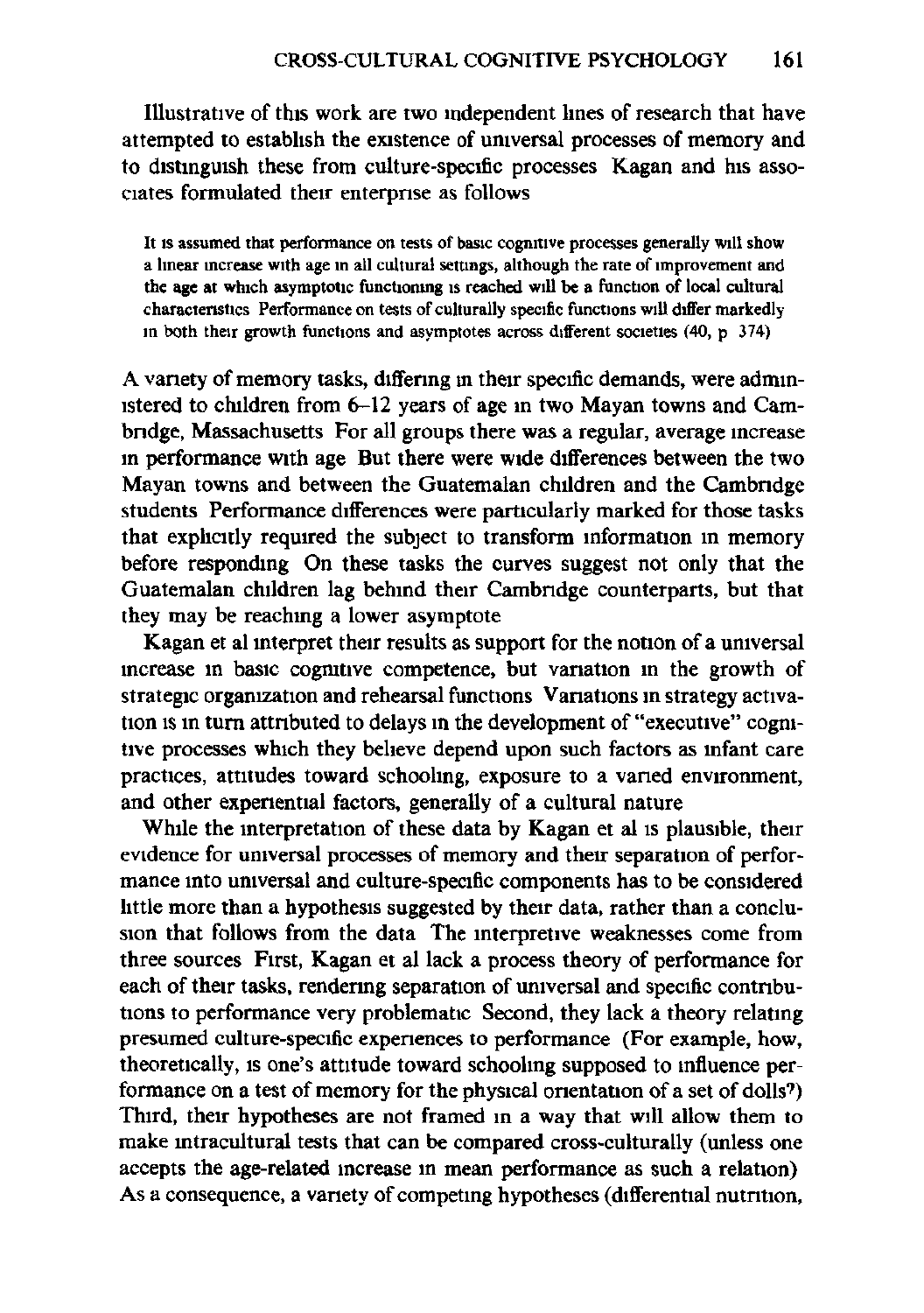expenmenter differences, mottvattonal differences, etc) could be trotted out to question the authors' conclusions with regard to the universality or culture-specificity of particular test performances

Wagner's work m Morocco (84) succeeds m dealmg with some, but not all, of the difficulties of the Kagan et al Guatemalan work by drawmg on Atkinson and Shiffrin's general model of memory circa 1968 Wagner used this model to distinguish between cultural universals, which he located in *structural* processes of memory (e g size of the short-term buffer and rate of transfer between short- and long-term memory) and cultural variability m the *control* processes of memory (e g rehearsal, elaborated encodmg of sttmuh) Wagner's basic contrast groups were children of different ages hvmg man urban or rural environment and attendmg school or not Important supplementary groups were Quarantc (Koranic) students and rug sellers, who, he hypothesized, should exhtbtt culture-specific control process **charactensttcs** 

Wagner's first study, rephcatmg his own previous research m Yucatan, demonstrated educational and urban/rural differences m short-term memory for the location of pictured objects Fine grain analysis showed that the average differences were located primarily in the primacy portion of the recall set On the basis of the model and a great deal of collateral research m the Umted States, Wagner plausibly attnbuted these differences to the **control process of rehearsal, with mvanance m the "structural," recency**  portion of the list Contrary to his speculation based upon observation of Quaranic education, Quaranic students behaved like their unschooled peers In Wagner's second study, continuous recognition of rug patterns was the task assigned to his basic groups Here the special expenence of the rug sellers was of obvious interest In this study, Wagner associated control processes with the level of acquisition (number correct) and structural processes with the forgettmg rate over a penod of ume

If matters had worked out neatly, Wagner would have observed group variation in overall number correct, but none in rate of forgetting Matters did not work out neatly Some of the expected mvanance was obtamed (e g no age effects were found), but that mvanance apphed to both the structural **and control aspects of the task Relevant vanatlon was also obtained, but**  1t was not restricted to the "control" aspect of the task and its direction was opposite to that obtamed m Expenment I m an important way Instead of the control processes of the urban children exceedmg those of the rural children, the opposite was found Agam, Quaramc scholars performed hke unschooled children Interestmgly, rug sellers forgot at a slower rate than the other Moroccan groups Since the task involved recognition of rugs, this result was anticipated, but it occurred in the theoretically wrong aspect of the performance, forgetting, which was hypothetically a structural universal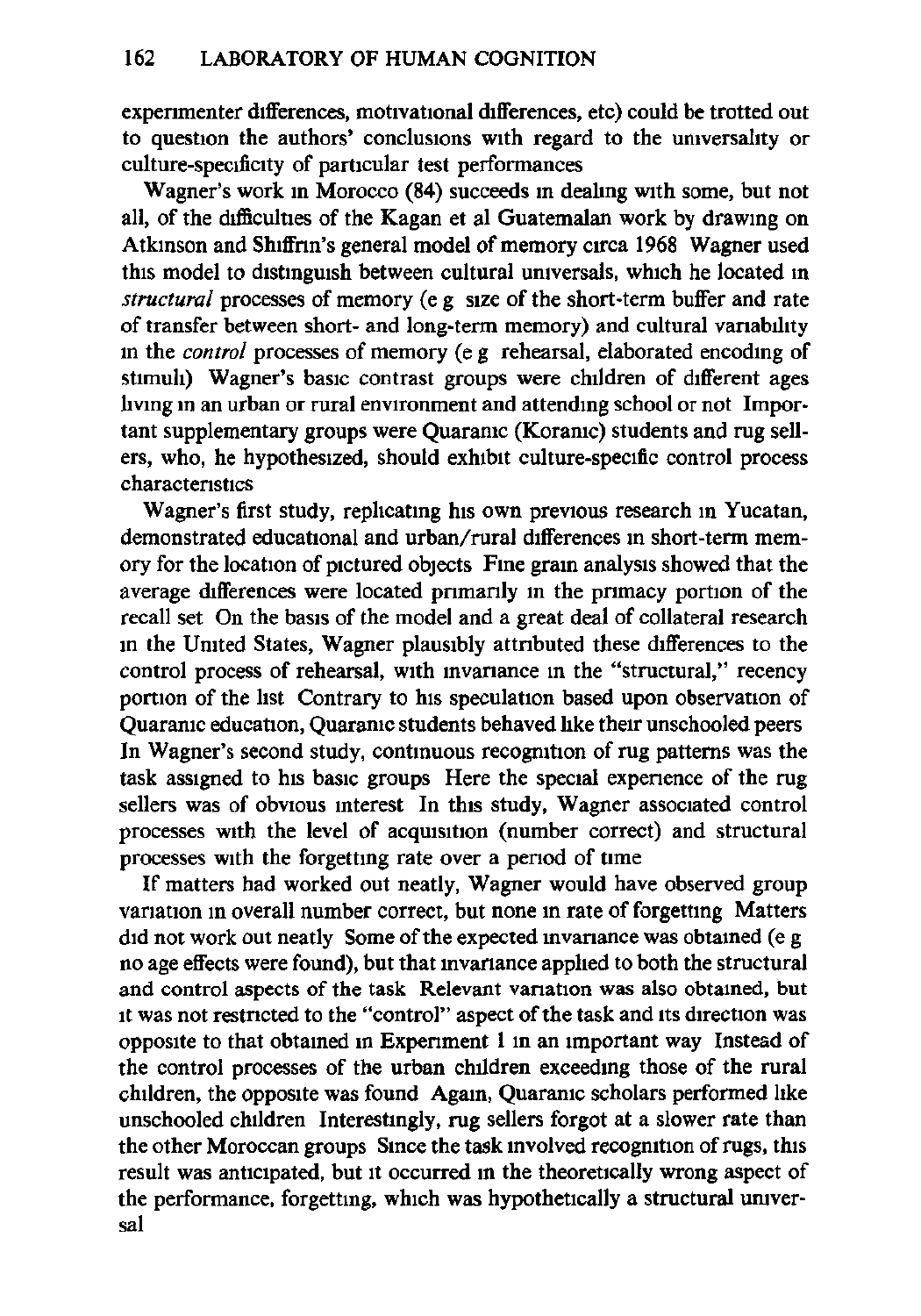Despite interpretive difficulties, Wagner's study is interesting as an example of a theoretically motivated study in which tasks were chosen to permit specific tests of universal and culture-specific components of cognitive performance The success of the rug sellers and the failure of the Quaranic scholars may have been more or less congemal to Wagner's expenmental hypotheses, but in each case his inclusion of local cultural institutions provided the basis for a theoretically motivated selection of tasks and groups

## **ETHNOGRAPHIC PSYCHOLOGY**

At the 1935 meeting of the American Association for the Advancement of Science, Florence Goodenough addressed the anthropological section on "The measurement of mental functions in primitive groups" At one point m her address she remarked

**Now the fact can hardly be too strongly emphasized that neither mtelhgence tests nor**  the so-called tests of personality and character are measuring devices, properly speaking **fhey are sampling devices** 

#### and

**we must also be sure that the rest items from which the total trait 1s to be Judged are representative and vahd samples of the ab1hty m question, as 1t 1s displayed wtthm rhe particular culture with which we are concerned f34, p 5)** 

Thirty years later Goodnenough's wise words describe two major characteristics of a fourth approach to the study of culture and cognition which has come to be called ethnographic psychology (not to be confused with the *volkerpsychologie* that Wundt proposed almost a century ago) Motivation for this development stemmed from observations of gross discrepancies between performance by "exotic" groups on psychological tests and anthropological accounts of their everyday behavior For example, Cole  $\&$ Scribner (19, Chap 8) reported that in an experimental communication task ongmally designed to assess children's ability to consider another person's mformat1on reqmrements, unschooled L1benan *adults* performed much like young American children On the basis of their performance on this task alone, these adults could be labeled "egocentnc "However, these same **people engaged m sophisticated arguments m local courtrooms and other**  settings that indicated no general lack of communicative skill or insensitivity to their listeners' needs (4, 13, 16) Similarly, Gladwin (32) and Lewis (47) have described complex navigational skills of uneducated Micronesian islanders who had difficulty in solving Piagetian problems that American teenagers generally master quite easily The magnitude of such discrepancies was sufficient to generate suspicion that the methods currently in use to investigate the cognitive skills of non-Western people are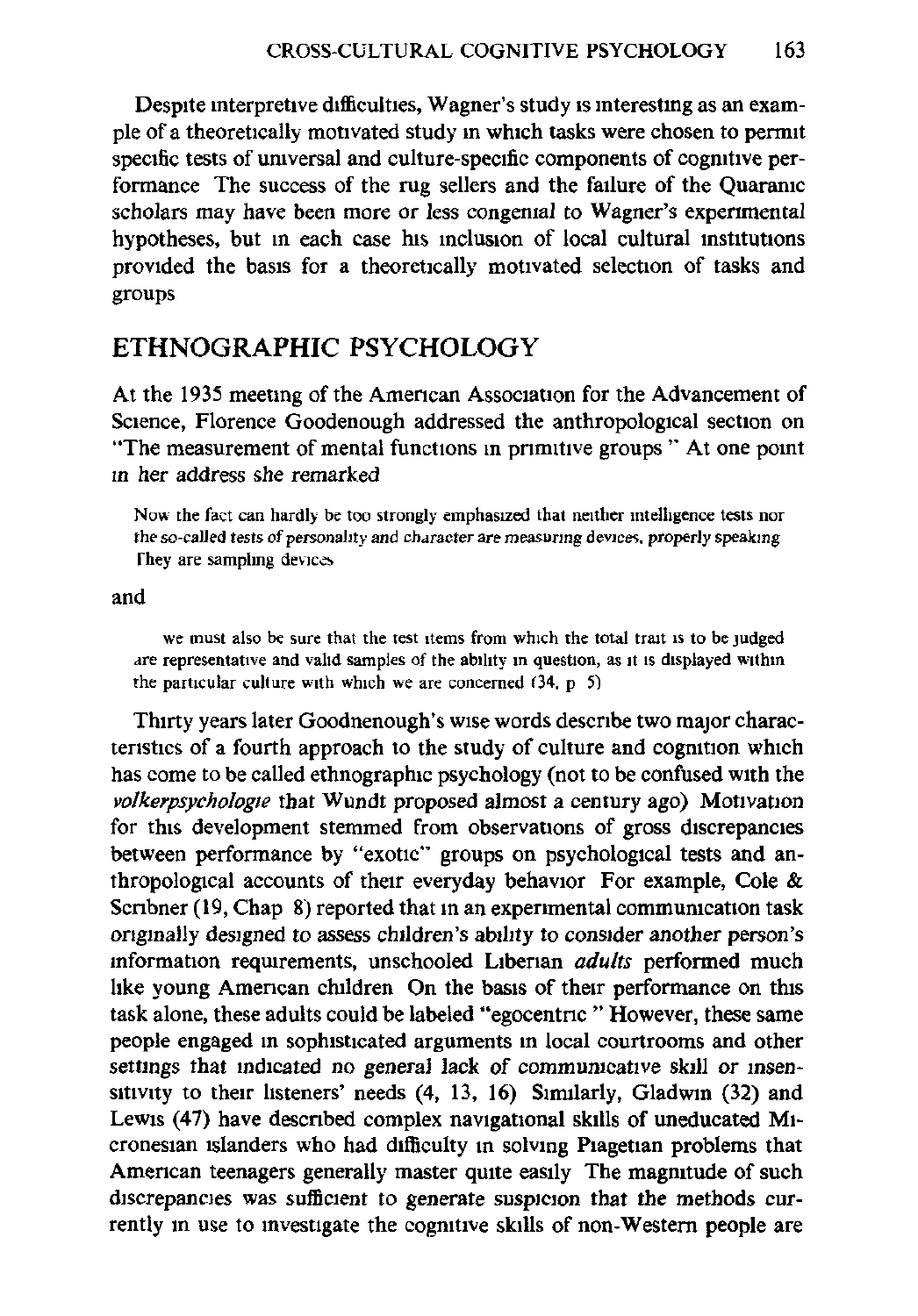not appropriate to the inferences about culture and cognition which motivated the research m the first place

The ethnographic approach represents a deviation from both the current goals and methods of the previously described approaches. Its primary goal 1s neither to locate universals in cognitive structures nor to discover generalized mental abilities which develop as a function of socialization practices that are measurable by umversally applicable techmques Rather, 1t seeks to explicate the relation between culturally organized activities and the development of systems of cognitive skills cognitive universals may be demonstrated, and socialization practices certainly control the organization of activities, but a firm understanding of what people are domg, what their activities are, is the starting point of analysis  $(18, 20, 29, 73)$ 

These investigators' acceptance of the proposition that psychological tests are not measuring devices has required the development of techniques that permit valid statements about the (mental) activities which subjects engage in when confronted with particular cognitive tasks Specification of these activities has made the expenment, rather than the test, the basic tool of psychological analysis (16, 18, 71, 72, 74) The distinction between test and experiment is important here, because a great deal of cross-cultural work 1s based on process mferences from tests, a procedure that has helped to generate almost endless debate about item equivalence, validity, and other problems generally spoken of as methodological Consistent with current thinking and technology in domestic versions of experimental cogmtive psychology (66), researchers within the ethnographic-cognitive psychology group have relied heavily on the senes of expenments to warrant mferences about psychological process Performance m any given expenmental condition is viewed as the product of complexly interacting basic processes, organized into functional systems (50, 83), the principles of which require extended experimental analysis if they are to be explicated Variations within the series of experiments is motivated by hypotheses concerning what is required for performance on a particular task and the relation of that task to others posed m the group's expenence

There has also been a growing realization that Goodenough's comments on sampling have very broad implications for the cross-cultural enterprise The major methodological lesson is that ethnographic analysis of cultural activities that require and promote particular cognitive skills must be carned out m close proxmnty with (and preferably pnor to) expenmental analysis of the skills in test-like situations. Otherwise, we remain critically ignorant of how the behaviors sampled m the test relate to those routmely demanded by the culture

It should be clear from this bare description that the requirements that the ethnographic psychological enterprise lays before the practitioner are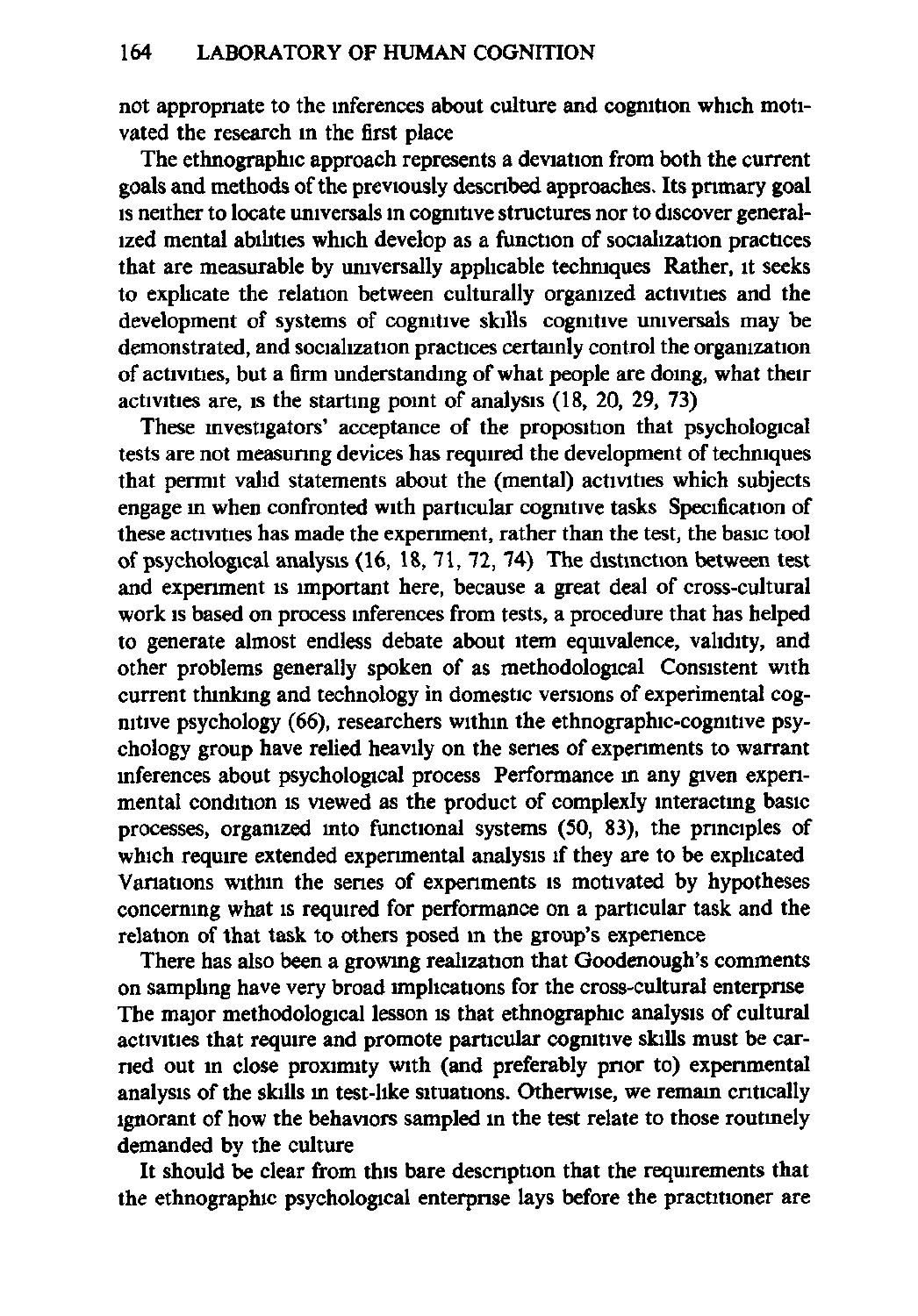stringent indeed, she must be adept at both cognitive-psychological task analysis and cultural task analysis, she must be knowledgeable about relevant theory m both domams Nor 1s such knowledge a sure foundation on which to build The technology for the former kmd of analysis 1s still rudimentary (31, 52, 66, 78), the latter, embryomc (3, *5,* 15, 29, 35, 42, 56).

The early work in this tradition must be considered inadequate on both expenmental/psychological and ethnograplnc grounds Cole et al's cursory ethnography of Kpelle intellectual activities, while suggestive of interesting areas of inquiry, would have benefited from a far deeper understanding of Kpelle modes of discourse as contained, for example, in Bellman (4) Laney's (43) studies of memory among the Kpelle suffer from a far-too-cursory ethnographic description of Kpelle remembering activities, in addition to the weakness of his tasks as measures of the presumed activities [contrast Murphy (55)] The only way to avoid the elements of superficiality which this research has struggled with, but largely failed to overcome, is to combine experimentation and fieldwork in a multiyear, multidisciplinary effort where ethnography and psychology can interact over time to allow crucial modification of each However, the early efforts did demonstrate important and heretofore explored connections between the activities that people ordinarily engage in and the skills they develop as reflected in psychological tasks They also slowed, 1f not halted, the all-too-frequent cultural deficit interpretations of group differences in mental ability which were to be found m the comparative psychological literature

The ethnographic-psychological approach connects up with several issues that have been widely debated in the cross-cultural psychological literature First, the analysis of within-group variation as it relates to between-group variation is a natural result of the basic tenets of this approach (19, p 198 ff) Group differences are not viewed as end pomts of analysis, particularly end points defined in terms of "amount of" or "level of" cognitive ability achieved by the cultural groups They become instead the starting points for an investigation of within-group organizations of experience that could produce the between-group variation Such differences are a source of hypotheses concerning both the task requirements and cultural "practice" in relation to the tasks

Second, while experiments retain their privileged status as environments for making clear the activities that generate analyzable cognitive activities, they are not pnvlieged as samples of culturally appropnate behavior Quite the opposite They are viewed as extremely problematic m the matter of their representativeness, winch must be explored carefully m every mstance of application The problem of representativeness is in turn closely related to the problem of msunng that the task as conceived by the expenmenter is the task as perceived by the subject All process-oriented cognitive psy-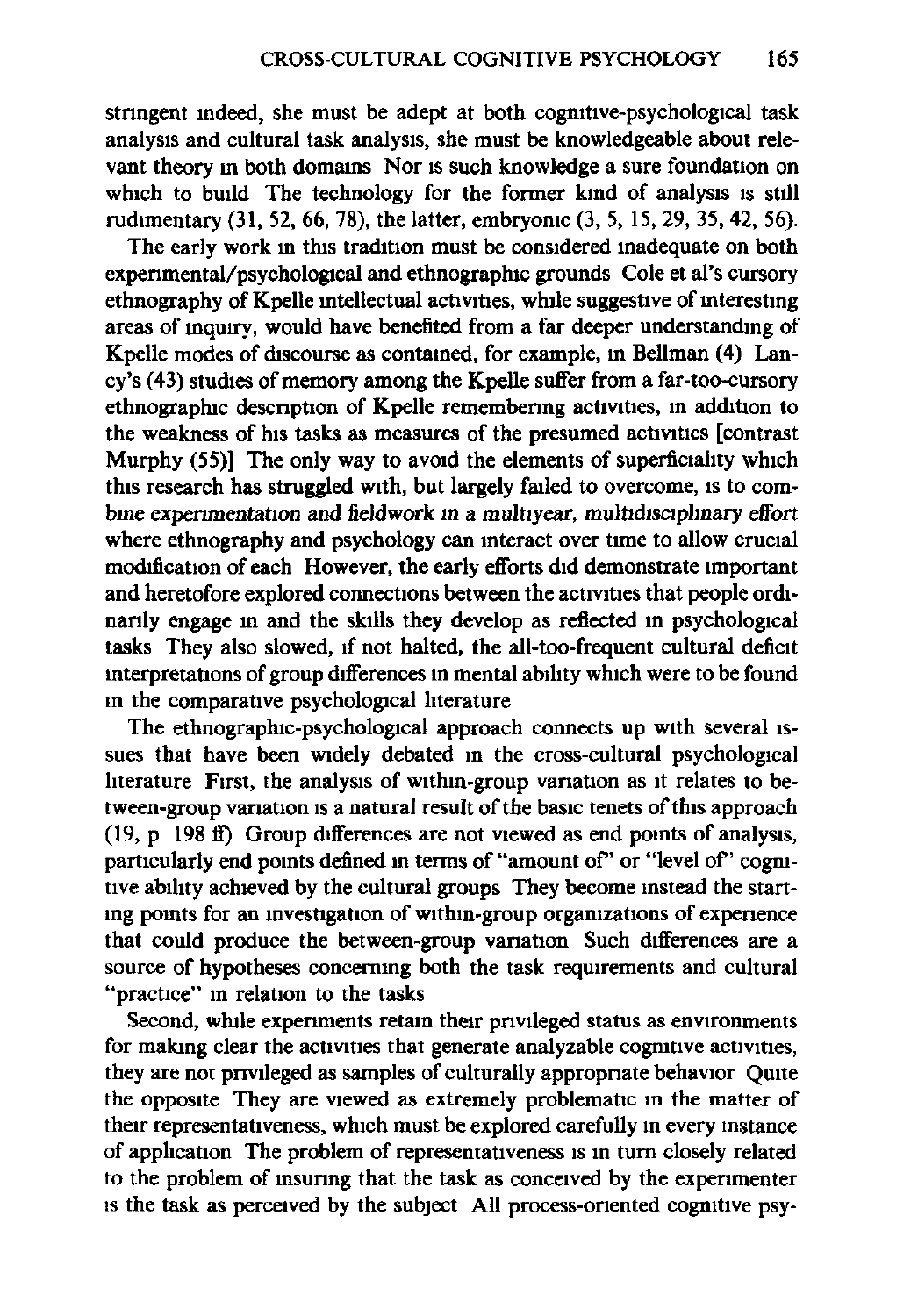chology rests on the assumption that the task-as-given and the task-asreceived are equivalent Experiments are particularly susceptible to error from this source when done comparatively, but the problem does not change in principle from that facing those who study paired-associate learnmg m college sophomores (20, 52)

Two mdependent Imes of research will be descnbed which have adopted the ethnographic psychology approach Scnbner & Cole (75) analyzed the cognitive consequences for tribal Vai adults of becoming literate in Vai or Arabic, neither of which is accomplished in Western-type schools Vai is learned informally from a friend or relative who knows the script, while Arabic is acquired in special Koranic schools Ethnographic information was obtained on three aspects of each literacy 1 the acquisition process, 2 the process of readmg, and 3 typical literate practices Arabic literacy 1s acquired by first learning to recite passages from the Koran by what appeared to be a specialized rote memory process (the students don't understand or speak Arabic) The authors hypothesized that such practice would lead to the development of specific memory skills that would appear only 1f the expenmental task mumcked the learnmg environment To test this hypothesis, all subjects were given three different memory tasks mcremental recall m which one item was added to a list on each tnal, startmg with one item and buildmg up to 16, free recall of a word list m any order, and recall of a narrative story Arabic literates performed better than Vai literates only on the incremental memory task, which presented requirements most similar to those of the Koramc schools

An analysis of the process of reading Vai script indicated that special requirements are posed by the script It is a syllabary, which means that each character represents a syllable, tone (which 1s important m Va1) 1s not marked, and no word boundaries or punctuation are indicated The reader must group the syllables together to form words, then mtegrate these mto meaningful linguistic units Grouping and integration skills were tested by requmng subjects to "read" and comprehend sequences of pictures and to repeat and comprehend strmgs of d1sjomted syllables or words Va1 and Arabic literates did not differ in their ability to comprehend the word strings, but Vai literates were superior on the picture reading and syllable integration tasks which mapped onto their normal reading activities

The uses to which Vai and Arabic literacy are put vary considerably Arabic is used strictly for purposes of reading the Koran, while Vai literacy 1s used for record keepmg and letter wntmg In letter wntmg, the mformation needs of the reader must be taken into account Thus, it was hypothesized that those individuals with letter writing practice should be more explicit in other forms of communication as well A board game was taught to participants in the experiment and they were required to teach it to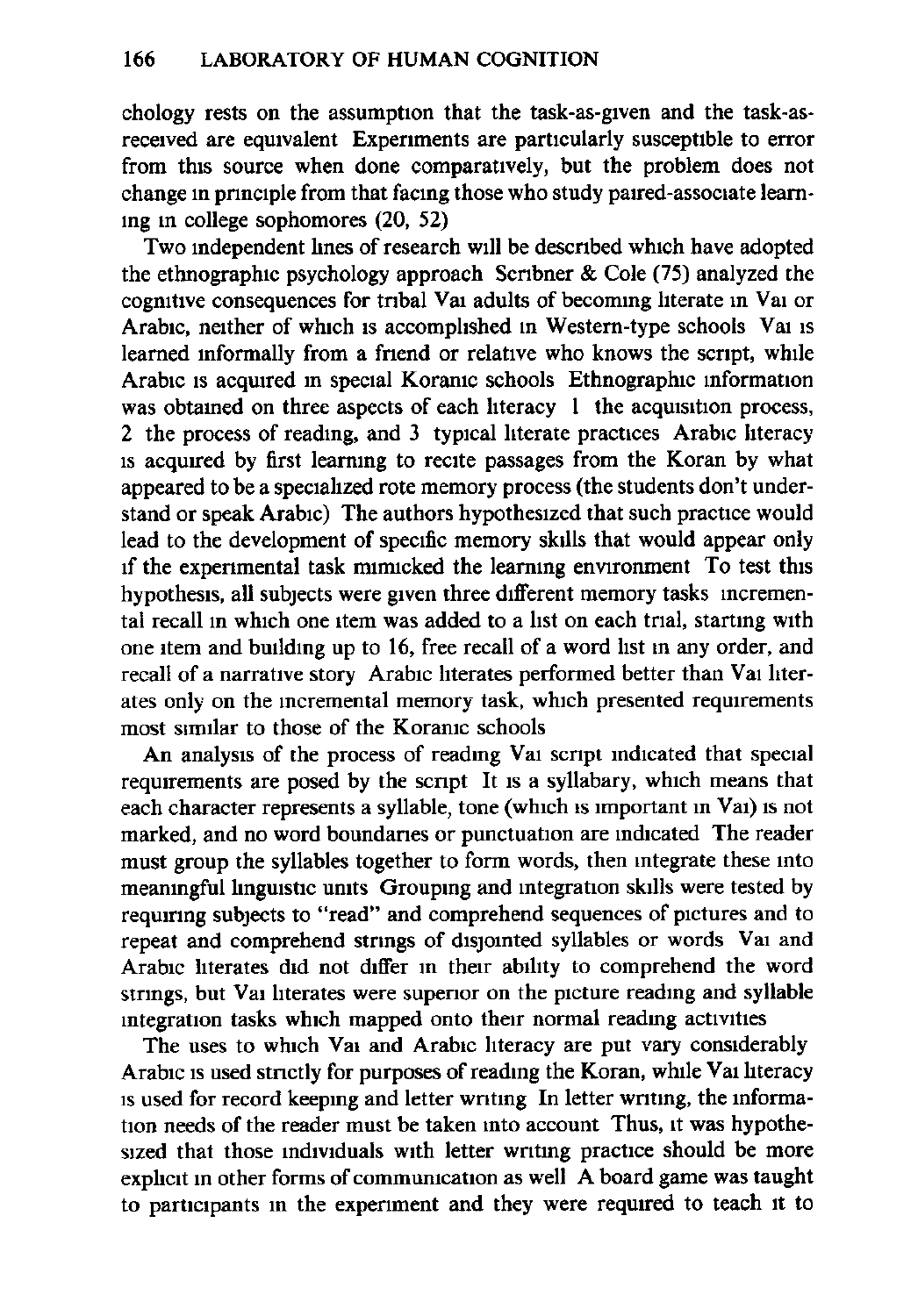someone else The Vai literates not only provided more information than the Arabic hterates, they also were more hkely to mtroduce the game by a general characterization before describing specific rules, a strategy common to the form of Vat letters In each case, outcome reflected cultural **practice** 

Lave (44) began with an ethnography of tailoring activities by Vai and Gola tailors in Monrovia, Liberia, followed by tests to assess transfer of tatloring and mathematical skills to problems involving familiar and unfamiliar materials. The unfamiliar problems could be solved using common tailoring algorithms Tests of arithmetic operations and number skills were also mcluded Master and apprentice tailors who differed m both number of years at ta1lonng and formal schoohng were compared

Both formal education and tailoring experience influenced nontatloring tasks, but only years of tailoring was related to performance on tailoringtype tasks Among the several virtues of Lave's research is the possibility of testmg the theory that formal schoolmg leads to generahzed, abstract problem-solvmg sktlls m contrast to the supposedly more restncted domam of apphcability of skills learned in a nonformal situation Clearly, the general change theory was not supported by Lave's results On the other hand, 11 ts mterestmg that proficiency m tatlormg produced performance at novel tasks equivalent to that resulting from formal education Whether the similarity in performance resulted from similar cognitive processing was not addressed by Lave, a point made by Ginsberg (31a) However, this research and that of Scnbner and Cole 1s useful msofar as 11 provides a test of generahzab1hty of culturally orgamzed practice

### **IN SUMMARY**

This highly selective review has covered several lines of research that have become dominant in the study of culture and cognition during the latter half of the 1970s It is now possible to return to the question with which we began how is culture represented in the work we have been reviewing? In our opinion, a dispassionate answer to this question must be-superficially at best.

Cross-cultural Piagetian research began with a strong set of hypotheses regardmg the order m which a vanety of tasks would be mastered ontogenetically, a competence model linking these tasks to cognitive development, and a theory that posited cognitive universals because of an (unexamined) behef in universal organism-environment interactions that underpin development Much of the early work in this tradition represented a classic example of tests being used as measures ( despite the example set by Piaget) Failures to find equal performance across groups motivated a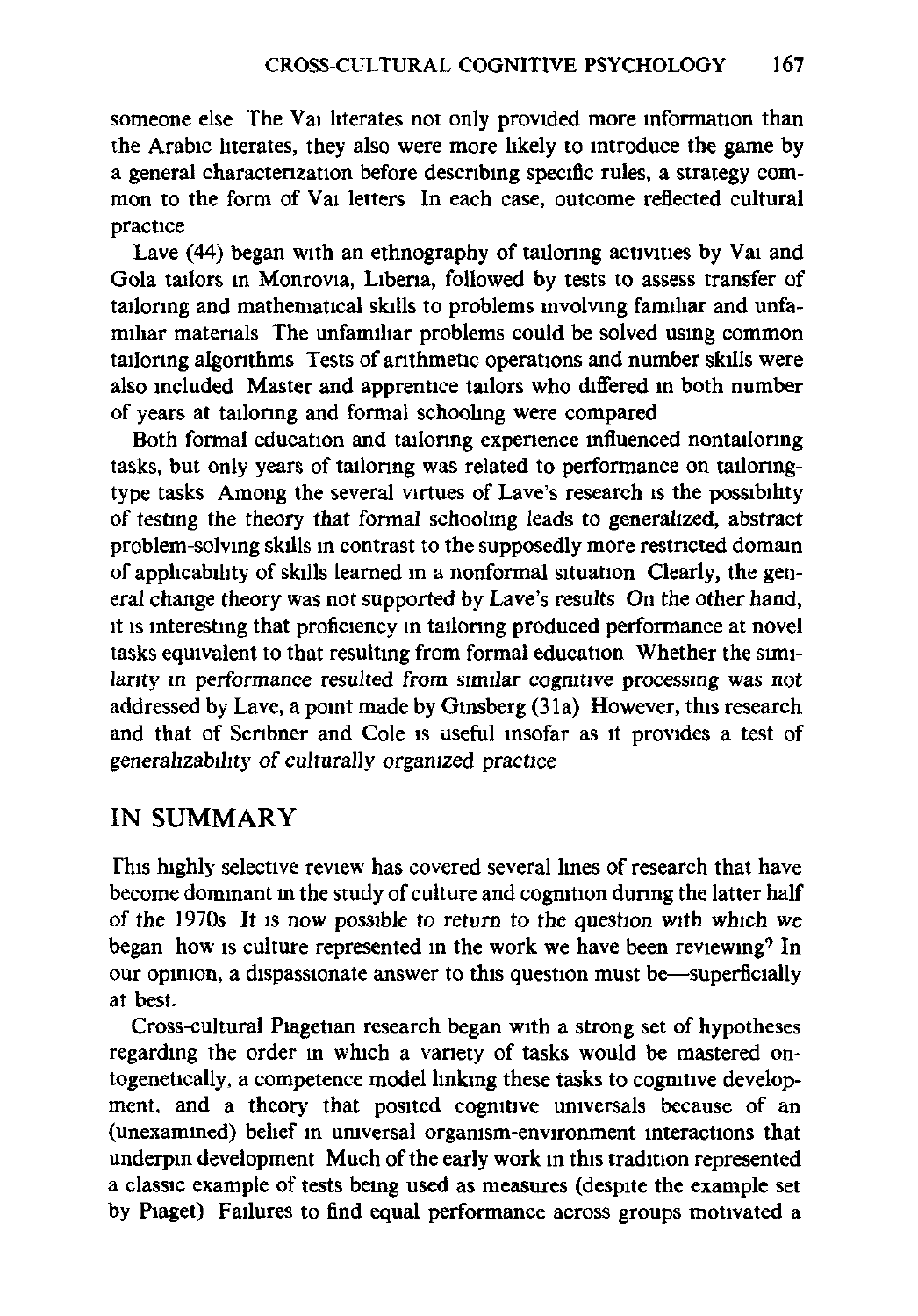search for ways to include culture in the form of varied materials and procedures designed to equate (psychologically) relevant test factors (famll-1anty, for example). Only as the enterpnse has encountered greater and greater difficulties have its adherents begun to look seriously at more complex features of the culture, searchmg for the presence or absence of culture*specific* organism-environment interactions to explain the presence or absence of *specific* cognitive achievements This challenge to Piagetian theory may prove the spur to crucial analyses that can ennch both the theory and our understanding of culturally organized activities (e g  $1, 12, 33, 37$ )

Matters have been little better in the socialization work On the independent variable side, ethnographic work has typically been minimal (with heavy emphasis on the Human Relations Area Files) or based on selected aspects of the culture taken out of context to permit later quantification One of the heartening changes in this area is the increased use of theoretically motivated, within-group observation as a means of specifying culturally patterned activities that can be used as "measures" by procedures which maximize representativeness (68) New work using ethnographic ehciting techniques to provide the basic categories for scaling independent variables are also important (27, 58, 77a) However, as Rogoff (68) pomts out, even careful spot observations can succeed only if there is a *theoretical* link between the observations of everyday behaviors (or indigenous activities) and the cognitive tasks that are the dependent measures

Recent work that combines intense ethnography with psychological research techniques in the socialization tradition makes it clear that the ethnographic-psychological approach is not incompatible with the other approaches reviewed here (6, 38a) Berland used the tools and language of cognitive differentiation theory in an extremely interesting account of the hves and socialization practices of Pakistani gypsies But his work also contains a fine-grained description of the activities that different socialization practices reqwre of children For example, when we are told how young children are taught to care for, tram, and act alongstde of large carmval bears or to do sleight-of-hand tncks as part of a magic show, and when we are told how adults carry out this training, it becomes clear that 1t is these organized activities and the skills they generate, not the strictness or laxness of the socialization practices per se, that are crucial to producing mcreased cogmt1ve performance

Culture is still distressingly absent on the dependent variable side of a great deal of cross-cultural work where psychological ability tests contmue to be treated as measures mstead of samples The absence of well-defined theones of the task-specific activities which give nse to the dependent variables is a central source of the ambiguity in almost all this work Advances in this area will almost certainly depend upon cross-cultural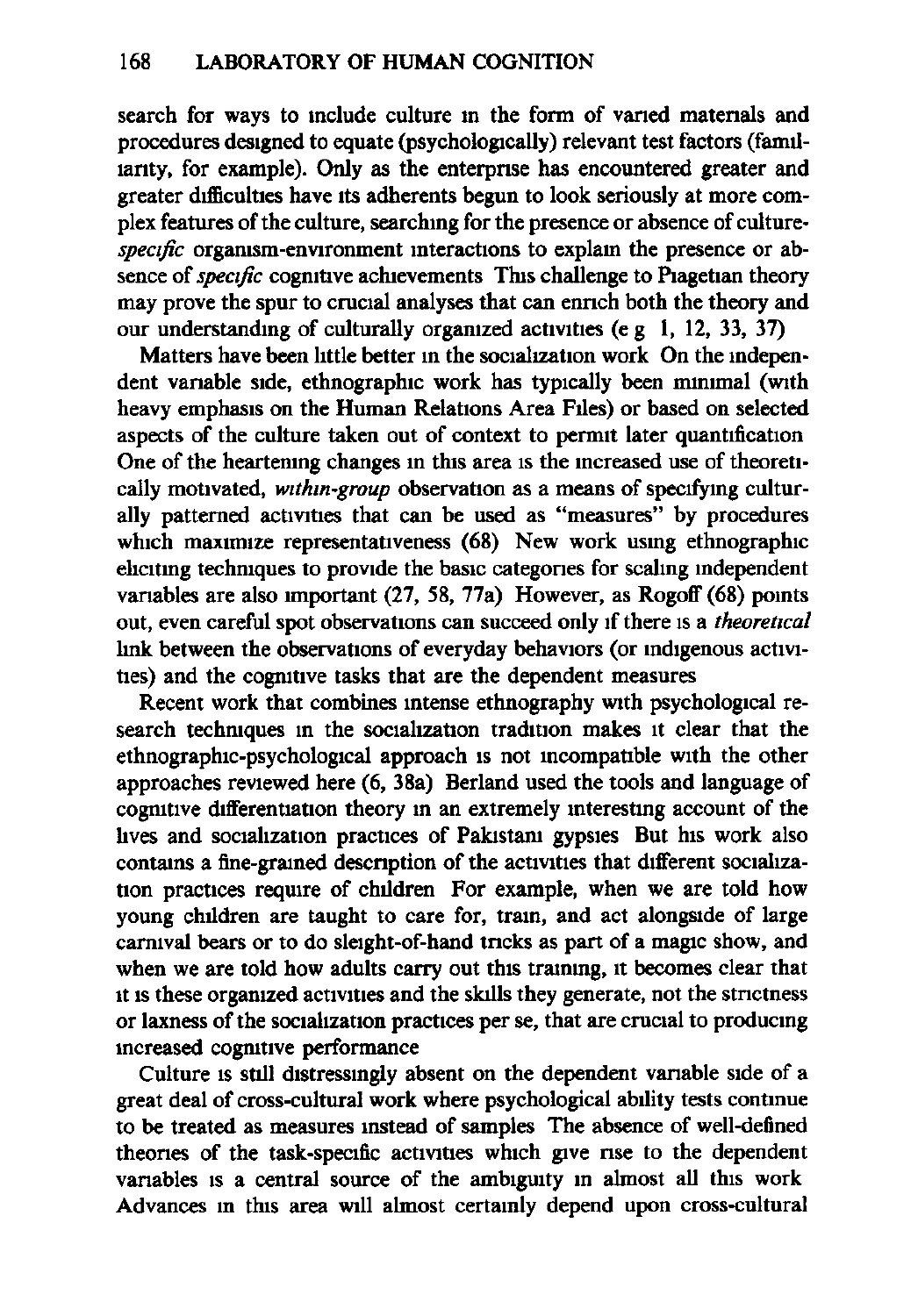psychologists keeping abreast of, and applying, the most advanced techmques for specifying process that the noncomparative study of cognitive processing will allow Cases in which there is a strong theory of the task and its relation to cultural practices point the way to incorporating culture into our dependent variables

As cultural practices become the focus of more and more cross-cultural cognitive work, greater emphasis will have to be put on developing cognitive ethnographies which go beyond cognitive anthropology's current products (42) A new concern for specifying culturally organized activities on a level which the psychologist can use is one of the major tasks confronting the study of culture and cognition in the coming decade

#### Literature Cited

- 1 Adjei, K 1977 Influence of specific maternal occupation and behavior on Piagetian cognitive development See Ref
- 23, pp 227-56<br>2 Adler, L L, ed 1977 Issues in cross-<br>cultural research Ann NY Acad Sci Vol 285 753 pp
- 3 Bateson, G 1958 Naven Stanford Stanford Univ Press 312 pp 2nd ed
- 4 Bellman, B L 1975 Village of Curers and Assassins. On the Production of Kpelle Cosmological Categories The Hague Mouton
- 5 Bellman, B L, Jules-Rosette, B 1977<br>A Paradigm for Looking New York Academic 211 pp<br>6 Berland, J C 1977 Cultural ampli-
- fiers and psychological differentiation Mimeo, Northwestern Univ 527 pp
- 7 Berlin, B., Kay, P 1969 Basic Color Terms. Their Universality and Evolution Berkeley Univ California Press 178 pp
- 8 Berry, J W 1976 Human Ecology and Cognitive Style New York Sage 242 pp
- 9 Berry, J W, Dasen, P R, eds 1970<br>Culture and Cognition Readings in Cross-Cultural Psychology New York Harper & Row 487 pp
- 10 Berry, J W, Dasen, P R 1970 Introduction History and method in the cross-cultural study of cognition See Ref 9, pp 1-22
- 11 Bornstein, M 1975 The influence of visual perception on color Am. Anthropol 77 774-98
- 12 Bovet, M C 1970 Cognitive processes among illiterate children and adults See Ref 9, pp 311-34<br>13 Brislin, R W, Lonner, W J, Thorn-
- dike, R M 1973 Cross-Cultural Re-

search Methods New York Wiley 351 pp

- 14 Campbell, D R 1961 The mutual methodological relevance of an-<br>thropology and psychology In Psychological Anthropology, ed F L K Hsu, pp 333-52 Homewood, IL Dorsey
- 15 Childs, C, Greenfield, P M 1978 Informal modes of learning and teaching the case of Zanacanteco weaving In Advances in Cross-Cultural Psychology, ed N Warren, 2 1-22 London Academic In press
- 16 Cole, M 1975 An ethnographic psychology of cognition In Cross-Cultural Perspectives on Learning, ed R W<br>Brislin, S Bochner, W Lonner pp<br>157–76 Beverly Hills Sage 336 pp
- 17 Cole, M 1976 Forward to Cognitive Development, A R Luria, pp XI-XVI Cambridge Harvard Univ Press 164 pp
- 18 Cole, M, Gay, J, Ghck, J A, Sharp, D W 1971 The Cultural Context of Learning and Thinking New York Basic Books 304 pp
- 19 Cole, M., Scribner, S. 1974 Culture and<br>Thought New York Wiley 227 pp<br>20 Cole, M., Scribner, S. 1975 Theorizing
- about socialization of cognition Ethos 3 250-68
- 21 Cole, M, Scribner, S 1977 Developmental theories applied to cross-cultural cognitive research Ann NY Acad  $Sc$ <sub>1</sub> 285 336 - 76
- 22 Dasen, P R 1977 Cross-cultural cognitive development the cultural aspects of Piaget's theory Ann NY Acad Sci 285 332-37
- 23 Dasen, P R, ed 1977 Pragetian Psy-<br>chology Cross-cultural Contributions. New York Gardner 379 pp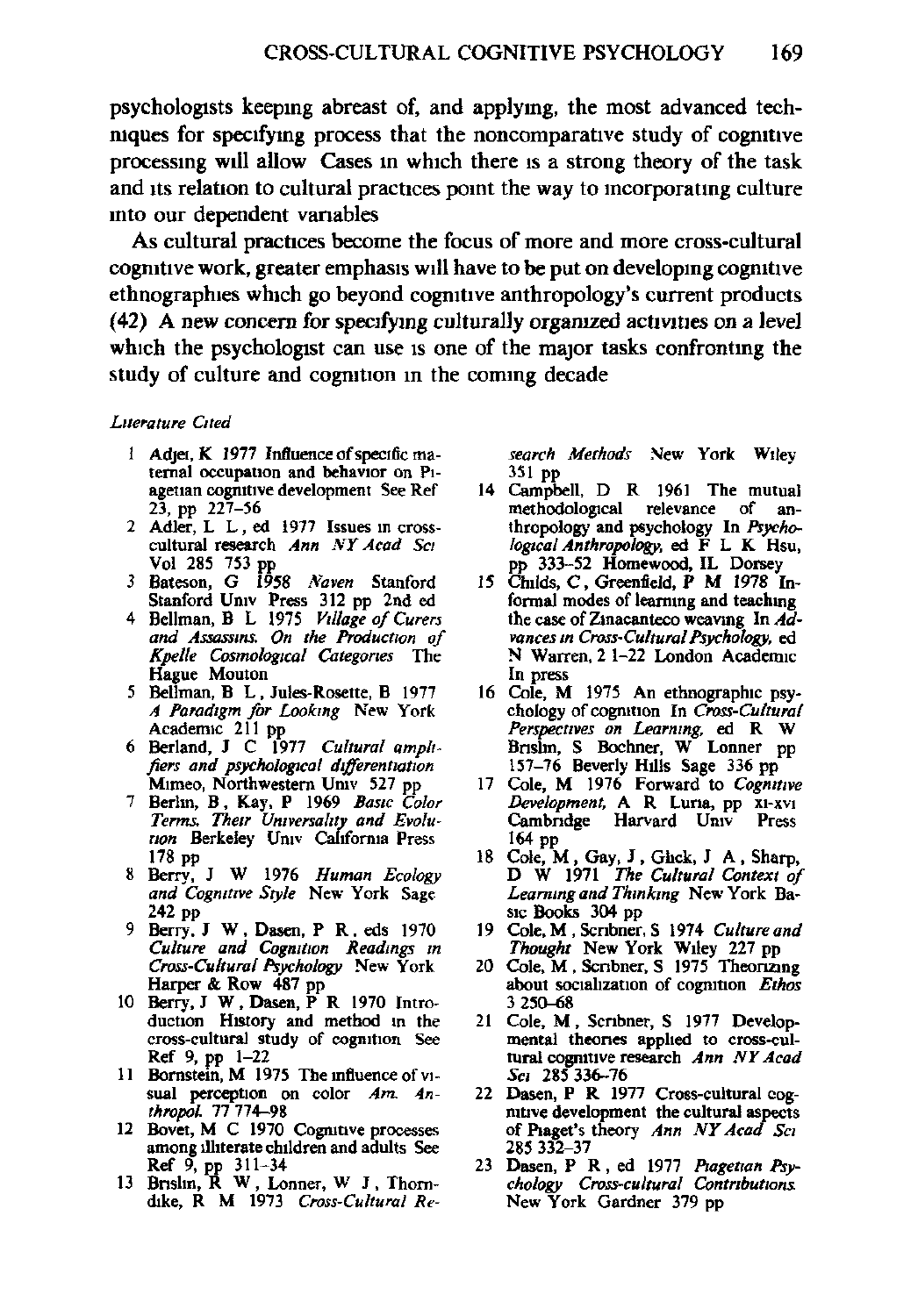- 24 Dasen, P R 1977 Introduction to  $P_1$ agetian Psychology See Ref 23, pp  $1 - 25$
- 25 Ember, C R 1977 Cross-cultural cognitive studies Ann Rev Anthropol 633-56
- 26 Feldman, C F 1974 The Development of Adaptive Intelligence San Francisco Jossey-Bass 142 pp
- 27 Fjellman, J 1971 The myth of primitive mentality a study of semantic acquisition and modes of thought. PhD thesis Stanford Univ, Stanford, CA 188 pp
- 28 Flavell, J, Wohlwill, J F 1969 Formal and functional aspects of cognitive development In Studies in Cognitive Development, ed D Elkind, J H Flavell, pp 67-120 New York Oxford Univ Press 503 pp
- 29 Frake, C O 1962 The ethnographic study of cognitive systems  $\ln$  *An*thropology and Human Behavior, ed T Gladwin, W C Sturtevant, pp 72-85 Washington, DC Anthropol Soc Washington 214 pp
- 30 Gay, J, Cole, M 1967 The New Mathematics and an Old Culture New York Holt, Rinehart & Winson 100 pp
- 31 Gelman, R 1978 Cognitive development Ann Rev Psychol 29 297-332
- 31a Ginsburg, H 1977 Some problems in the study of schooling and cognition  $Q$ Newsl Inst Comp. Hum Dev 17-10
- 32 Gladwin, T 1970 East is a Big Bird Cambridge Harvard Univ **Press** 241 pp
- 33 Glick, J 1975 Cognitive development in cross-cultural perspective In Review of Child Development Research, ed F Horowitz, 4 595-654 Chicago Ď Univ Chicago Press 690 pp
- 34 Goodenough, F 1936 The measurement of mental functions in primitive groups Am Anthropol 38 1-11
- 34a Goodnow, J J 1976 The nature of intelligent behavior questions raised by cross-cultural studies See Ref 66, pp 169-88
- 35 Goody, J, Cole, J, Scribner, S 1977 Writing and formal operations Africa 47 289–304
- 36 Greenfield, P M 1976 Cross-cultural research and Piagetian theory paradox and progress In The Developing Individual in a Changing World. ed K F Riegel, J A Meacham, 1322-43 The Hague Mouton 409 pp
- 37 Greenfield, P M, Childs, C P 1977 Understanding sibling concepts A developmental study of kin terms in Zinacantan See Ref 23, pp 335–58
- 38 Gurova, R G 1978 A study of the influence of sociohistorical conditions on child development (comparative investigation, 1929 and 1966) In Soviet Developmental Psychology, ed M Cole pp 369-92 White Plains, NY Sharpe 621 pp
- 38a Harris, S 1977 Milingimbi Aboriginal Learning Contexts PhD thesis Univ New Mexico, Albuquerque, NM 575 pp
- 39 Heron, A, Dowel, W 1974 The questionable unity of the concrete operations stage  $Int\ J\ Psychol\ 91-10$
- 40 Kagan, J. Klein, R. E. Finley, G. E. Rogoff, B 1977 A study in cognitive<br>development Ann NY Acad Sci 285 374–88
- 41 Kamara, A I, Easley, J A 1977 Is the rate of cognitive development uniform across cultures? A methodological critique with new evidence from Themne children See Ref 23, pp 26-63
- 42 Laboratory of Comparative Human Cognition 1978 Cognition as a residual category in anthropology Ann Rev Anthropol 7 51-69<br>43 Lancy, D F 1977 Studies of memory
- in culture Ann NY Acad. Sci 285 297-307
- 44 Lave, J 1977 Cognitive consequences of tradition apprenticeship training in West Africa Anthropol Educ  $\boldsymbol{o}$ 8 177–80
- 45 Lee, N R, De Vore, I, eds 1976 Kalaharı Hunter-Gatherers. Studies of the 'Kung san and their Neighbors Cambridge Harvard Univ Press 408 pp
- 46 Le Vine, R A 1970 Cross-cultural study in child psychology In Carmichael's Manual of Child Psychology, ed P H Mussen, 2559–614 New York Wiley 1519 pp<br>47 Lewis, E 1972 We the Navigators.
- Honolulu Univ Hawaii Press 335 pp
- 48 Lloyd, B B 1972 Perception and Cognition A Cross-Cultural Perspective Harmondsworth Pengum
- 49 Luria, A R 1930 Rech' i intellekt Derevenskogo, gorodskogo i bespirizornogo rebenka. Gosudarstvennoe 1zdatel'stvo RSFSR Reprinted in Soviet Psychology, 1974, 13 5–6
- 50 Luria, A R 1976 Cognitive Develop-Cambridge Harvard Univ ment Press 164 pp
- 51 Malpass, R S 1977 On the theoretical basis of methodology a return to basics See Ref 62, pp 64-72
- 52 Medin, D, Cole, M 1975 Comparative psychology and human cognition In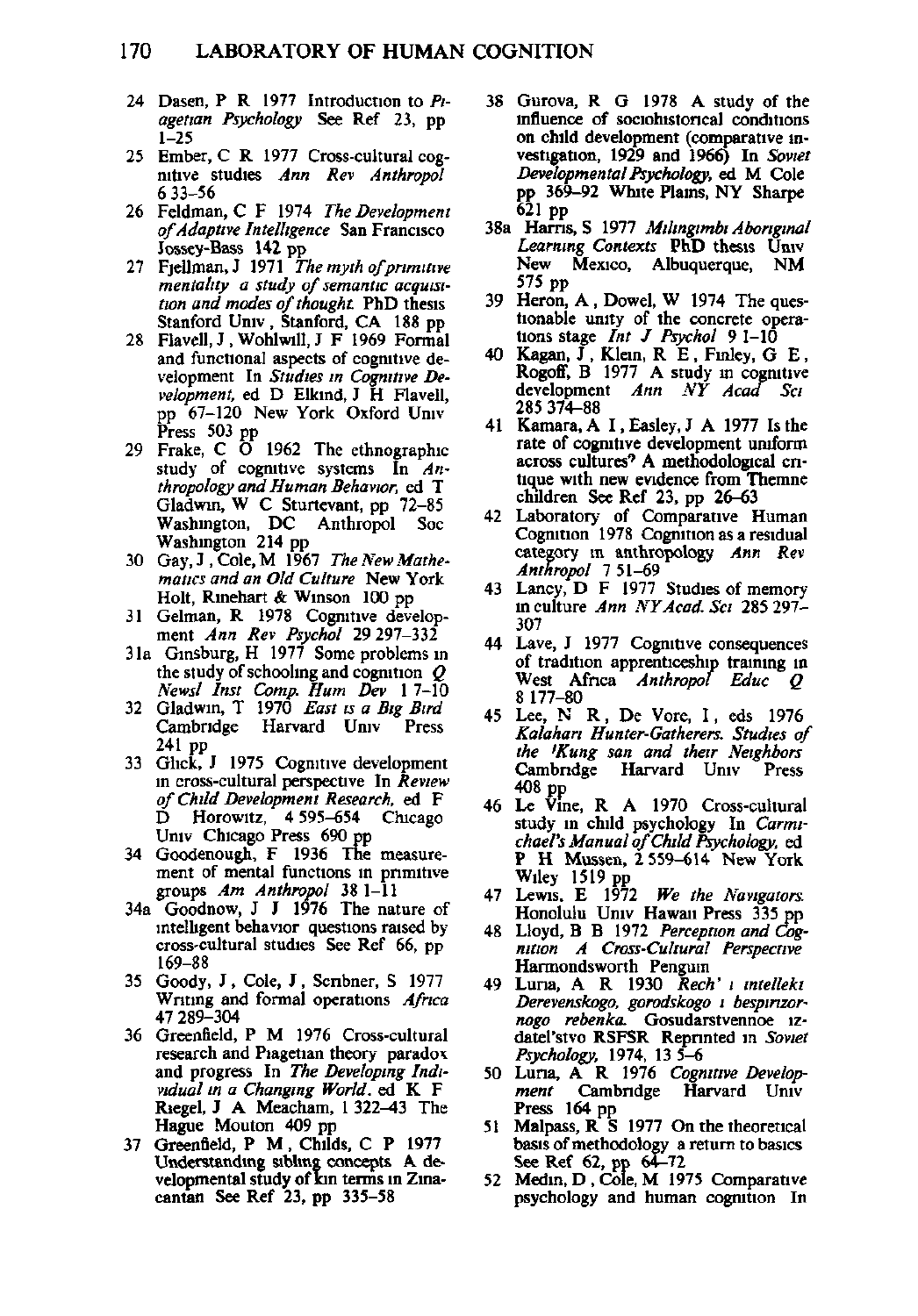Handbook of Learning and Cognitive Processes, ed W K Estes, pp 111-50 Hillsdale Erlbaum 303 pp

- 53 Mukanov, M M, ed 1975 Developmental and Social Problems of Intellectual Activities. Alma Ata Kazakh Pedagogical Inst 139 pp (in Russian)
- 54 Munroe, R L, Munroe. R H 1975 Cross-Cultural Human Development Monterey Brooks/Cole 181 pp
- 55 Murphy, W P 1976 A semantic and logical analysis of Kpelle proverb metaphors of secrecy PhD thesis Stanford Univ. Stanford, CA 239 pp
- 56 Nadel, S F 1937 Experiments in culture psychology Africa 10421-35
- Naroll, R 1973 Galton's problem In 57. A Handbook of Methods in Cultural Anthropology, ed R Naroll, R Cohen, pp 974–89 New York Columbia Univ Press 1017 pp
- 58 Nerlove, S B, Roberts, J M, Klein, R E, Yarbrough, C, Habicht, J P 1974 Natural indicators of cognitive development an observational study of rural Guatemalan children Ethos 2 265-95
- 59 Otaala, B 1973 The Development of Operational Thinking in Primary School Children An Examination of Some Aspects of Piaget's Theory among the Itseo Children in Uganda New York Teachers Coll Press 119 pp
- 60 Piaget, J 1966 Need and significance of cross-cultural studies in genetic psychology Int J Psychol 13-13
- 61 Piaget, J 1972 Intellectual evolution from adolescence to adulthood *Hum* Dev 15 1-12
- 62 Poortinga, Y H, ed 1977 Basic Prob lems in Cross-Cultural Psychology Amsterdam Swets & Zeitlinger 380 pp
- 63 Price-Williams, D R 1975 Explorations in Cross-Cultural Psychology San Francisco Chandler & Sharp 128 pp
- 64 Price-Williams, D R, Gordon. W Ramirez, M 1969 Skill and conservation a study of pottery-making chil-<br>dren Dev Psychol 1769
- 65 Price-Williams, D R, Hammond, D W. Edgerton, C. Walker, M 1977 Kinship concepts among rural Hawaiian children See Ref 23, pp 296-334
- 66 Resnick, L. ed 1976 The Nature of *Intelligence* Hillsdale, NJ Erlbaum 364 pp
- 67 Riegel, K F. Meacham, J A. eds 1976 The Developing Individual in a Changing World Vol 1 Chicago Al dine 409 pp
- 68 Rogoff, B 1978 Spot observation an introduction and examination

Newsl. Inst Comp Hum Dev Vol 2 In press

- 69 Rosch, E 1977 Human categorization In Studies in Cross-cultural Psychology, ed N Warren, 1 3-47 New York Academic 212 pp<br>70 Rosch, E 1978 Principles of catego-
- rization In Cognition and Categorization ed B Lloyd, E Rosch Hillsdale, NJ Erlbaum In press
- 71 Scribner, S 1974 Developmental aspects of categorized recall in a West African society Cognit Psychol 6475-94
- 72 Scribner, S 1974 Recall of classical syllogisms a cross-cultural investigation of error on logical problems In Psychological Studies of Logic and Its Develop*ment*, ed R Falmagne, pp  $153-73$ Hillsdale, NJ Erlbaum
- 73 Scribner, S 1976 Situating the experiment in cross-cultural research. See Ref 67, pp 310-21
- 74 Scribner, S 1978 Modes of thinking and ways of speaking culture and logic reconsidered In Discourse Production and Comprehension, ed R O Freedle Hillsdale, NJ Erlbaum In press
- 75 Scribner, S., Cole, M 1978 Unpackaging literacy Soc Sci Inf 1719-40
- <sup>76</sup> Sechrest, L 1977 On the dearth of theory in cross-cultural psychology there is madness in our method See Ref 62, pp 73-82
- 77. Serpell, R 1976 Culture's Influence on Behavior London Methuen 144 pp
- 77a Serpell, R 1977 Strategies for investigating intelligence in its cultural context Q Newsl Inst Comp Hum Dev 3 1 1 - 14
- 78 Siegler, R S 1976 Three aspects of cognitive development Cognit Psychol 8 481–520
- 79 Steffre, V. Vales, V. Morley, L 1966 Language and cognition in Yucatan a cross-cultural replication J Pers Soc Psychol 4112-15
- 80 Steinberg, B M, Dunn, L A 1976 Conservation competence and performance in Chiapas *Hum Dev* 19 14–25
- 81 Triandis, H.C. Malpass, R.S., Davidson, A R 1973 Psychology and culture Ann. Rev Psychol 24 355-78
- 82 Vayda, A. P., McCay, B. J. 1975 New directions in ecology and ecological anthropology Ann Rev Anthropol 4 293–306
- 83 Vygotsky, L S 1978 Mind in Society, ed M Cole, V John-Steiner, S Scribner, E Souberman Cambridge Harvard Univ Press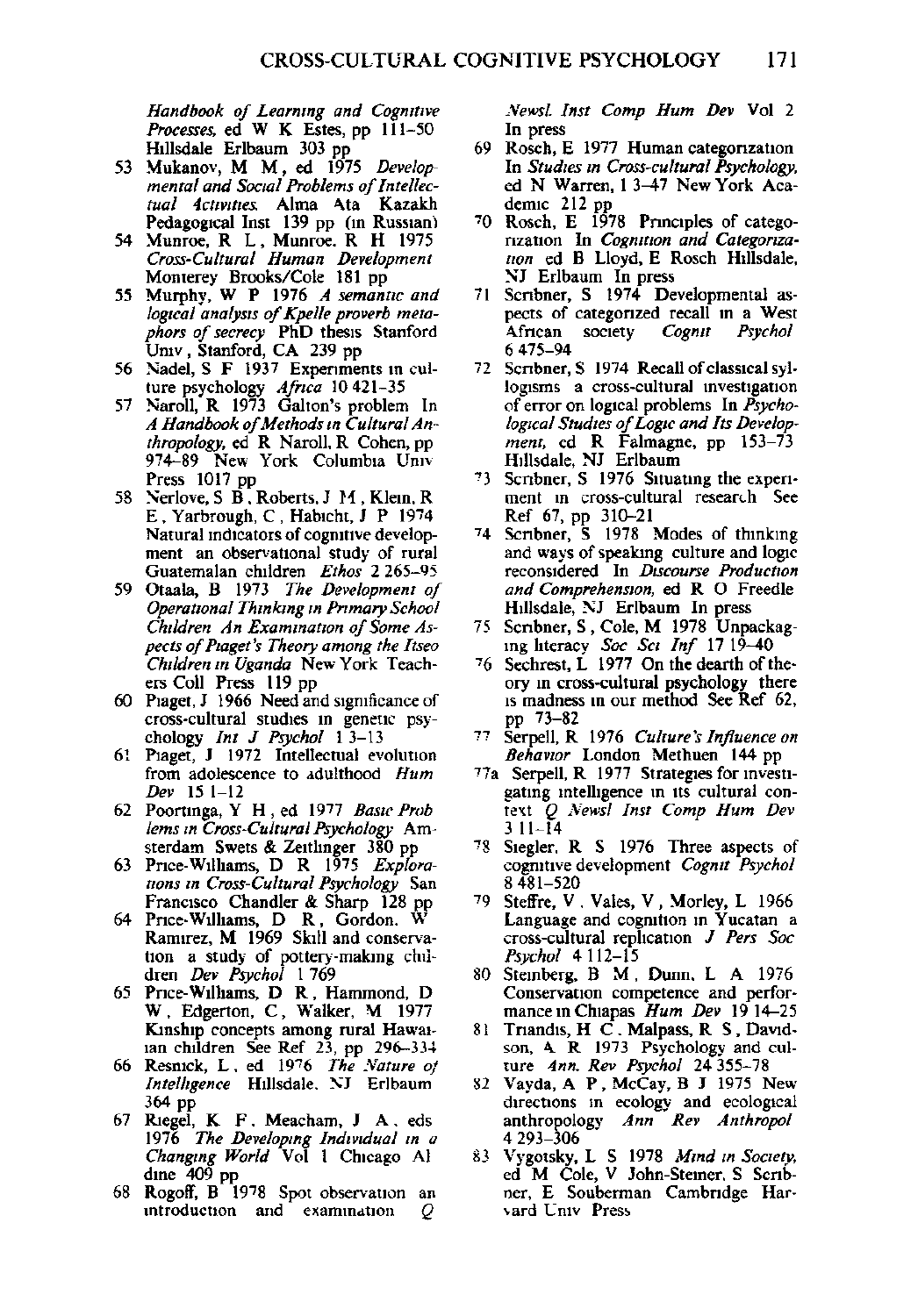- 84 Wagner, D A 1978 Memones of Morocco the mftuence of age, schoolmg, and environment on memory *Cogmt PsychoL* 10 1-28
- 85 Warren, M 1977 *Advances m Cross-Cultural Psychology,* Vol 1 New York Academic 212 pp
- 86 Werner, H 1937 Process and achievement-a basic problem of education and developmental psychology *Harv Educ Rev 1* 353-68
- 87 Werner, H 1948 *Comparative Psy-chology of Mental DevelopmenL* New York Int Umv Press 564 pp
- 88 Wb1tmg, **B** 1976 The problem of the

**packaged** vanable See Ref 67, pp 303-9

- 89 W1tkm, H A 1977 Theory 1s cross- cultural research tts uses and nsks See **Ref 62, pp 83-92**
- 89a Witkin, H A 1978 Cognitive styles in *personal and cultural adaptatwn.* Hemz Werner Leet Ser Worcester Clark
- Umv Press 68 pp 89b **W1tkm, H A, Berry, J W** 1975 **Psy**chological differentiation in cross-cultural perspective *J Cross-Cult Psychol*  64–87
- 90 Wober, M 1975 *Psychology m A/rtca.*  London Int Afncan Inst 247 pp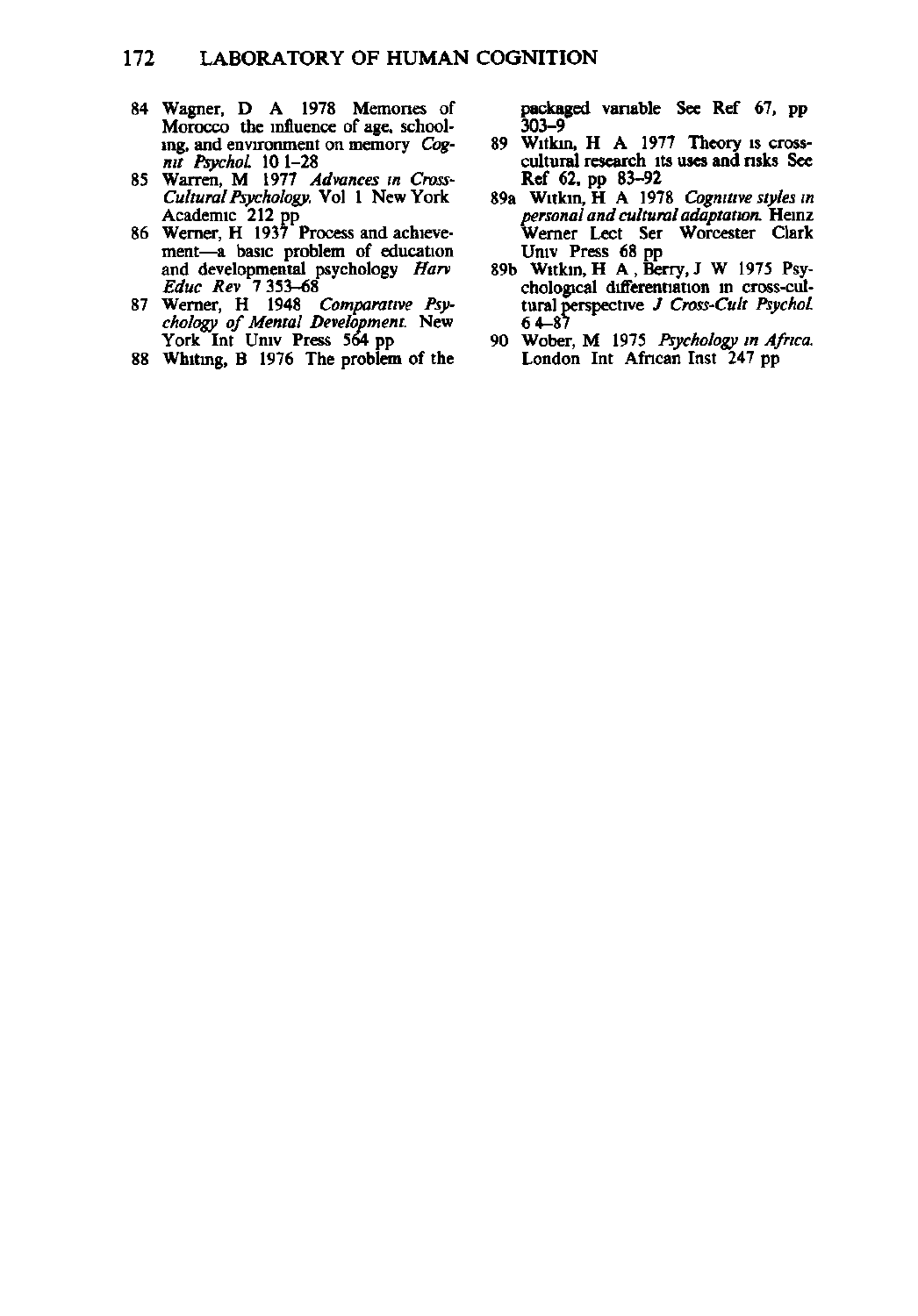Copyright of Annual Review of Psychology is the property of Annual Reviews Inc. and its content may not be copied or emailed to multiple sites or posted to a listserv without the copyright holder's express written permission. However, users may print, download, or email articles for individual use.